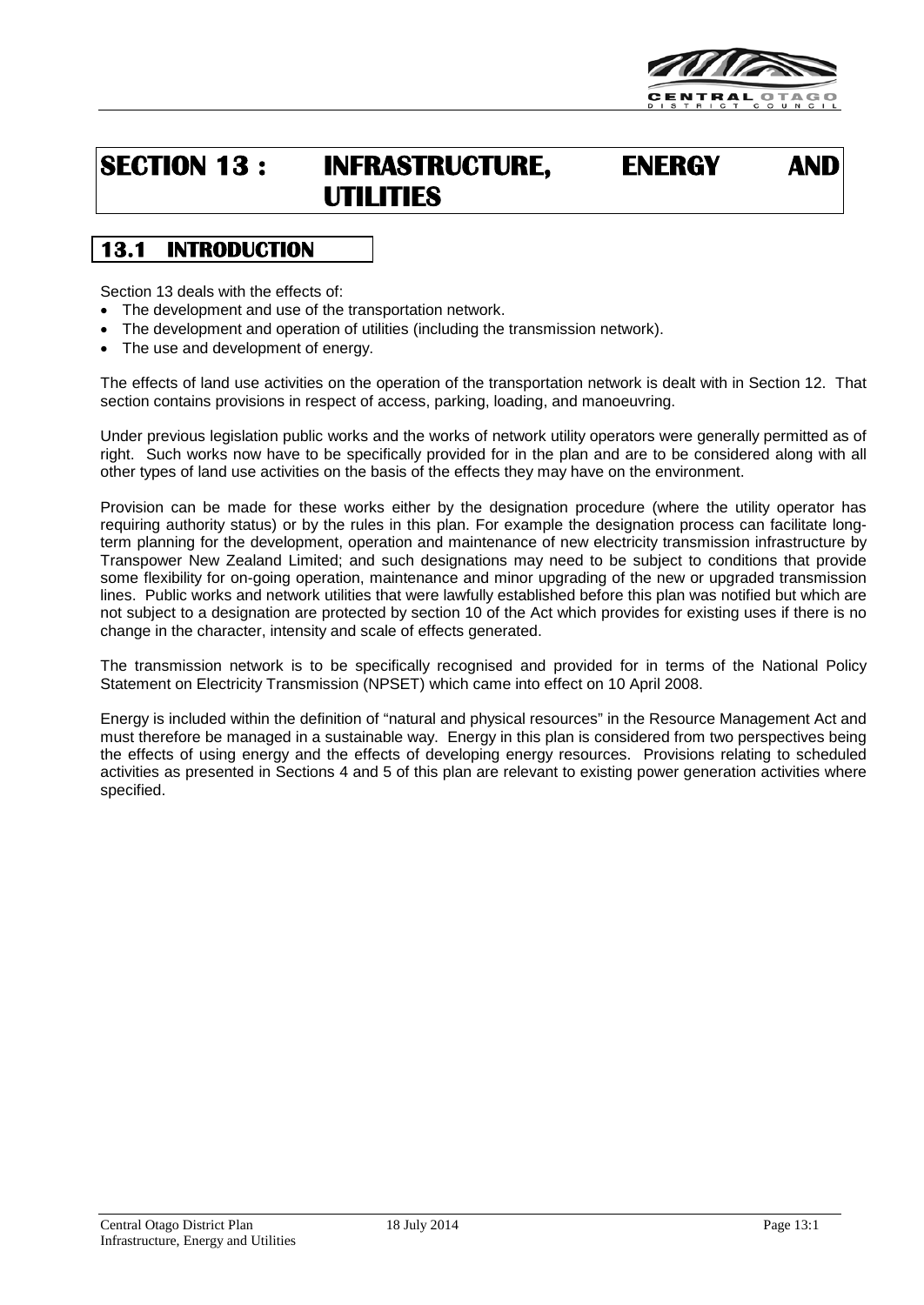

## **13.2 ISSUES**

**13.2.1 The Development and Use of the Transportation Network**

**Central Otago is dependent on an efficient transportation network to provide for the social and economic wellbeing of it's people and communities. The development of transportation networks can have significant adverse environmental effects particularly in terms of noise, visual intrusion, emission pollution, discharges to watercourses, and impacts on the efficient use of energy. Parts of the transportation network are also vulnerable to natural hazard events.**

#### **Explanation**

While the transportation network is of critical importance to the economic and social wellbeing of the District, inappropriate route selection and inadequate construction standards can generate significant adverse environmental effects. Route selection must take into account a number of issues such as the effects of noise and headlight glare on neighbouring properties and communities; the impact on energy use; and vulnerability to natural hazard events. Natural hazards such as slips and flooding can damage and/or close transportation networks. Some transportation works can also increase the effects of such events by, for example, acting as a barrier to flood water dissipation. This potential risk must be taken into account when decisions are made in relation to the location and design of such routes. Backcountry roads sometimes provide access to heritage sites, conservation land and other areas that provide recreational opportunities and the Council supports the maintenance of such roads to a suitable standard as assessed by the Council, within the constraints imposed by available resources.

#### **13.2.2 The Development and Operation of Public Works and Network Utilities**

**The development and continued operation and maintenance of public works and network utilities including the transmission network is a vital component in providing for the social, economic and cultural wellbeing and health and safety of the people of the District. However, the construction and operation of such works can have significant adverse environmental effects particularly in terms of visual impact.**

#### **Explanation**

Public works and network utilities provide services that are essential to the functioning and wellbeing of the District's communities. These works provide such services as electricity, telecommunications, water and sewerage reticulation to households and commercial and industrial activities.

However some aspects of these activities can detract from amenity values particularly in terms of noise, glare and visual intrusion. The type, location, size, scale and frequency of such activities has a major influence on how significant the effect of the activity will be.

Sustainable, secure and efficient electricity transmission has national, regional and local benefits that may include (in the context of any particular project or development of the electricity transmission network):

i) maintained or improved security of supply of electricity; or

- ii) efficient transfer of energy through a reduction of transmission losses; or
- iii) the facilitation of the use and development of new electricity generation, including renewable generation which assists in the management of the effects of climate change; or

*Cross Reference Objective 13.3.1*

*Cross Reference Objective 13.3.2*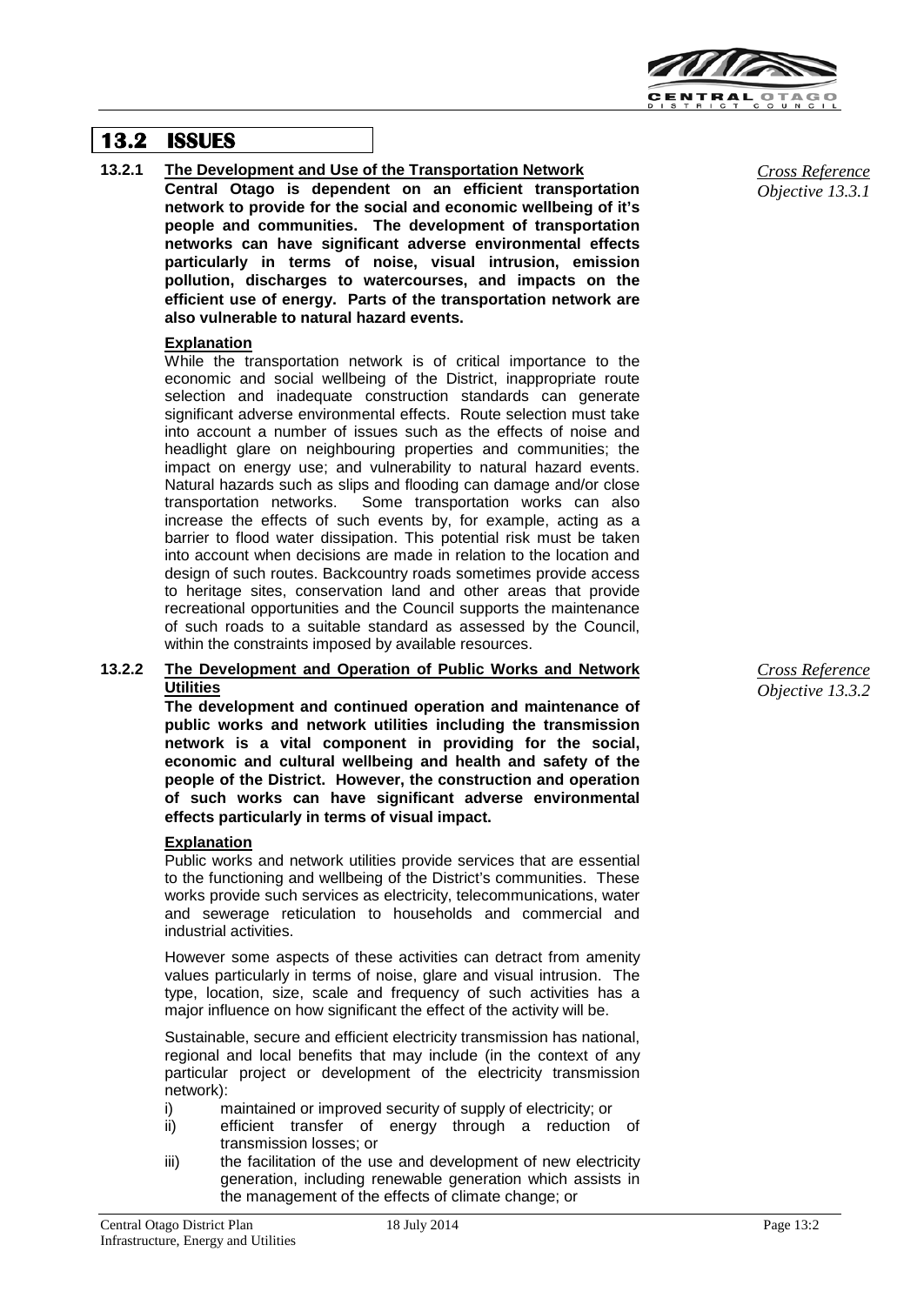

iv) enhanced supply of electricity though the removal of points of congestion.

The above list of benefits is not intended to be exhaustive.

#### **13.2.3 The Use and Development of Energy**

**A secure and adequate supply of energy is important in providing for the social, economic and cultural wellbeing, and the health and safety of people and communities. While there are numerous positive benefits associated with energy development, the development and use of energy can also have a significant environmental impact. Development of energy resources can cause disruption to and loss of natural ecosystems, habitats, landscape, infrastructure and communities, and may have implications in terms of local climate change. Energy use can be significantly influenced by the form of urban development, individual building design and the form and location of the transportation network.**

#### **Explanation**

The development of energy resources has a number of potential adverse effects that need to be considered. These potential effects will depend on the type and scale of the development and the stage that any particular development has reached but in general may include some or all of the following:

- Land disturbance.
- Modification of natural ecosystems and habitats.
- Land inundation.
- Increased risk of flooding.
- Visual impact.
- Air and water pollution.
- Noise, glare, lightspill and dust
- Disruption of and impact on infrastructure and communities.
- Health and safety risks.
- Loss of landscape features.
- Loss of recreational opportunities.
- Loss of biodiversity.
- Changes to local climate.
- Loss of sites of value to Kai Tahu ki Otago.
- Loss of heritage sites and structures.

While the plan is concerned with the management and control of these adverse effects, energy developments can also create positive economic, physical, social and recreational benefits for communities. Examples of the positive contributions that can be made by energy development and use include:

- Employment and other social benefits.
- New community infrastructure including irrigation.
- New recreational opportunities.
- Habitat creation.
- Visual amenity.
- Utilisation of a renewable source of energy and avoiding greenhouse gases.

These positive impacts must also be considered in any discussion and consideration of energy development.

Development that promotes or influences energy use must also give consideration to the global implications of doing so.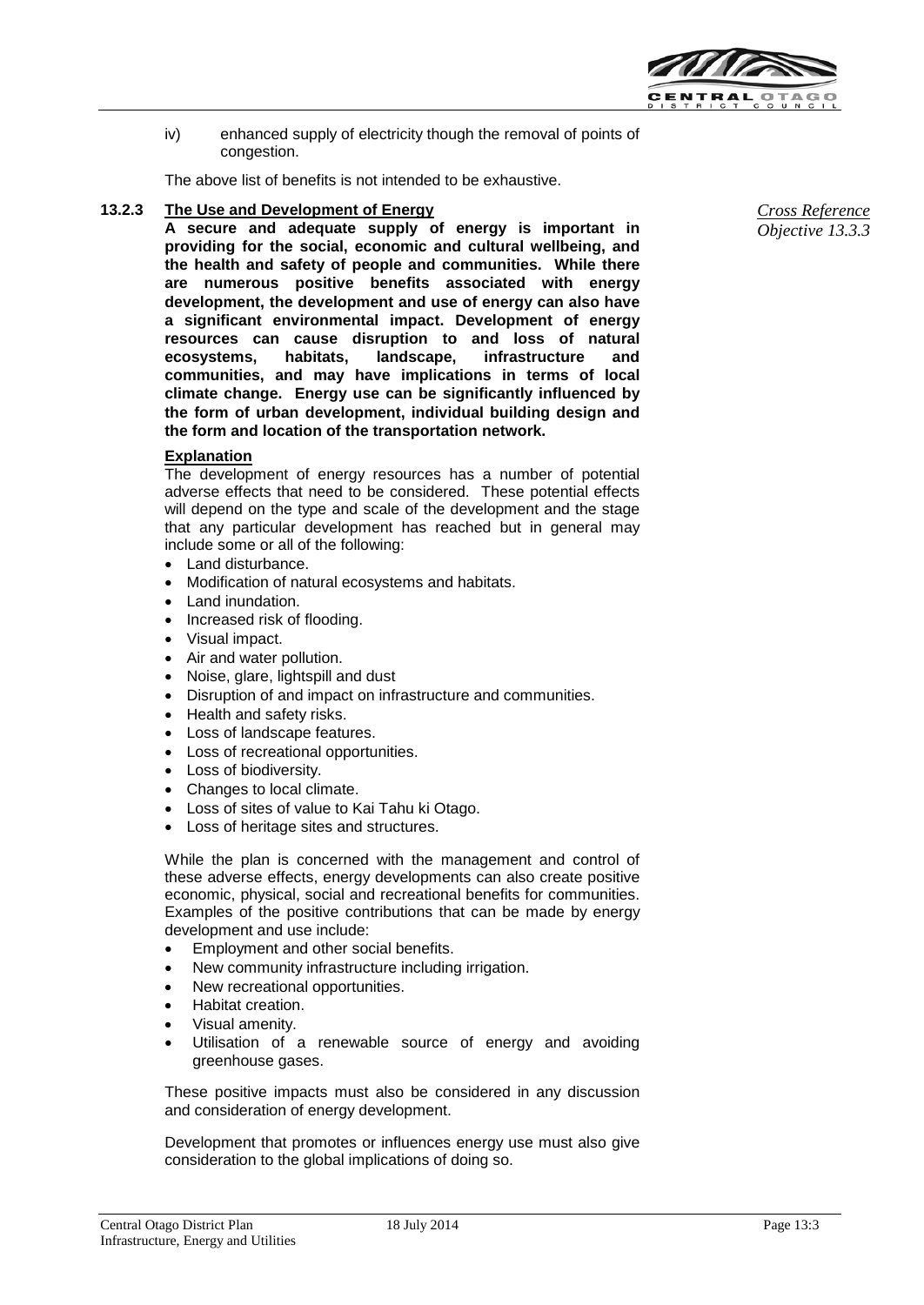

# **13.3 OBJECTIVES**

The objectives in this section of the Plan are intended to provide a complete code for those activities to which Section 13 applies.

**13.3.1 Objective - Transportation Network To enable the safe and efficient operation and development of the transportation network while ensuring that amenity values and environmental quality is maintained or enhanced.** 

#### **13.3.2 Objective - Utilities**

**To enable the efficient operation and development of utilities including the transmission network while ensuring that effects on amenity, heritage, landscape values and public safety are avoided, remedied or mitigated.**

- **13.3.3 Objective - Development of Energy Resources In the development of energy resources, to have particular regard to the use of natural and physical resources in a manner which avoids, remedies or mitigates significant adverse effects on the environment.**
- **13.3.4 Objective – Outstanding Natural Landscapes and Outstanding Natural Features, and Land in the Upper Manorburn/Lake Onslow Landscape Management Plan**

**To protect the District's outstanding natural landscapes and outstanding natural features, and land in the Upper Manorburn/Lake Onslow Landscape Management Area (including landforms) from the adverse effects of inappropriate subdivision, use and development.**

### **13.3.5 Objective – Landscape and Amenity Values To maintain and where practicable enhance rural amenity values created by the open space, landscape, natural character and built environment values of the District's rural environment.**

**13.3.6 Objective – Power Generation Facilities To provide for the establishment, operation, maintenance, refurbishment and enhancement of power generation facilities.**

*Cross Reference Issue 13.2.1 Policies 13.4.1, 13.4.2, 13.4.3*

*Cross Reference Issue 13.2.2 Policies 13.4.1 to 13.4.6*

*Cross Reference Issue 13.2.3 Policies 13.4.1, 13.4.7 to 13.4.9*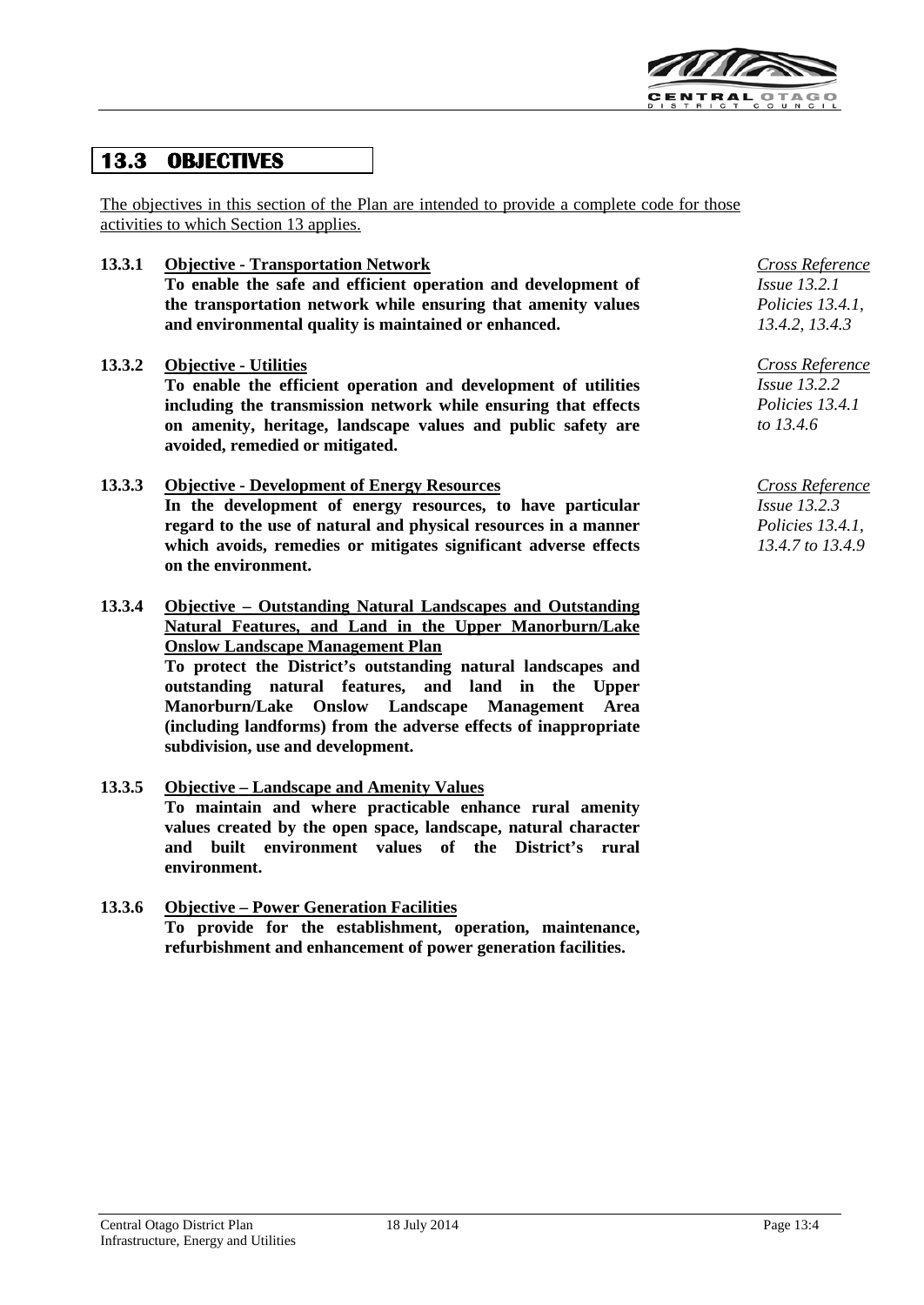

# **13.4 POLICIES**

The policies in this section of the Plan are intended to provide a complete code for those activities to which Section 13 applies.

#### **13.4.1 Policy – Positive Contribution of Infrastructure**

**To recognise the essential and positive contribution that infrastructure and it's ongoing development makes to the social, economic, and cultural wellbeing, and to the health and safety of the District's people and communities.**

#### Explanation

Infrastructure, such as roading, electricity, telecommunications, radiocommunications, water and sewer reticulation, provide services that are essential to the functioning and wellbeing of the District's communities. The plan recognises the positive effects of the development of infrastructure, while providing for adverse effects to be avoided, remedied or mitigated.

#### **13.4.2 Policy - Managing the Development of the Transportation Network To ensure that the design, location and operation of the transportation network recognises and provides for the following matters:**

- **(a) The avoidance, remedying or mitigation of any significant adverse effects on the environment resulting from the generation of noise, vibration, glare, lightspill and dust emissions.**
- **(b) The avoidance, remedying or mitigation of adverse effects on the on-going operation of activities that are permitted on adjacent land in terms of the plans provisions.**
- **(c) The avoidance, remedying or mitigation of adverse effects on the landscape.**
- **(d) The protection of areas of significant indigenous vegetation and significant habitats of indigenous fauna and statutorily managed sports fish and game, water bodies and their margins.**
- **(e) The protection of the integrity of significant heritage and cultural values.**
- **(f) The protection of the integrity of values of importance to Kai Tahu ki Otago.**
- **(g) Public safety.**
- **(h) The potential for material damage from erosion, subsidence, slippage, inundation or other natural hazard events and the likelihood that the exacerbation of any of these processes, is avoided, remedied or mitigated.**
- **(i) The intended level and type of traffic usage, and any foreseeable future demands.**
- **(j) The promotion of efficient energy use.**
- **(k) The maintenance of the safe and efficient operation of existing infrastructure and utilities including integration with the existing transportation network.**

*Cross Reference All objectives All methods*

*Cross Reference Objective 13.3.1 Methods 13.5.2, 13.5.4 Rules 13.7.1, 13.7.2, 13.7.3*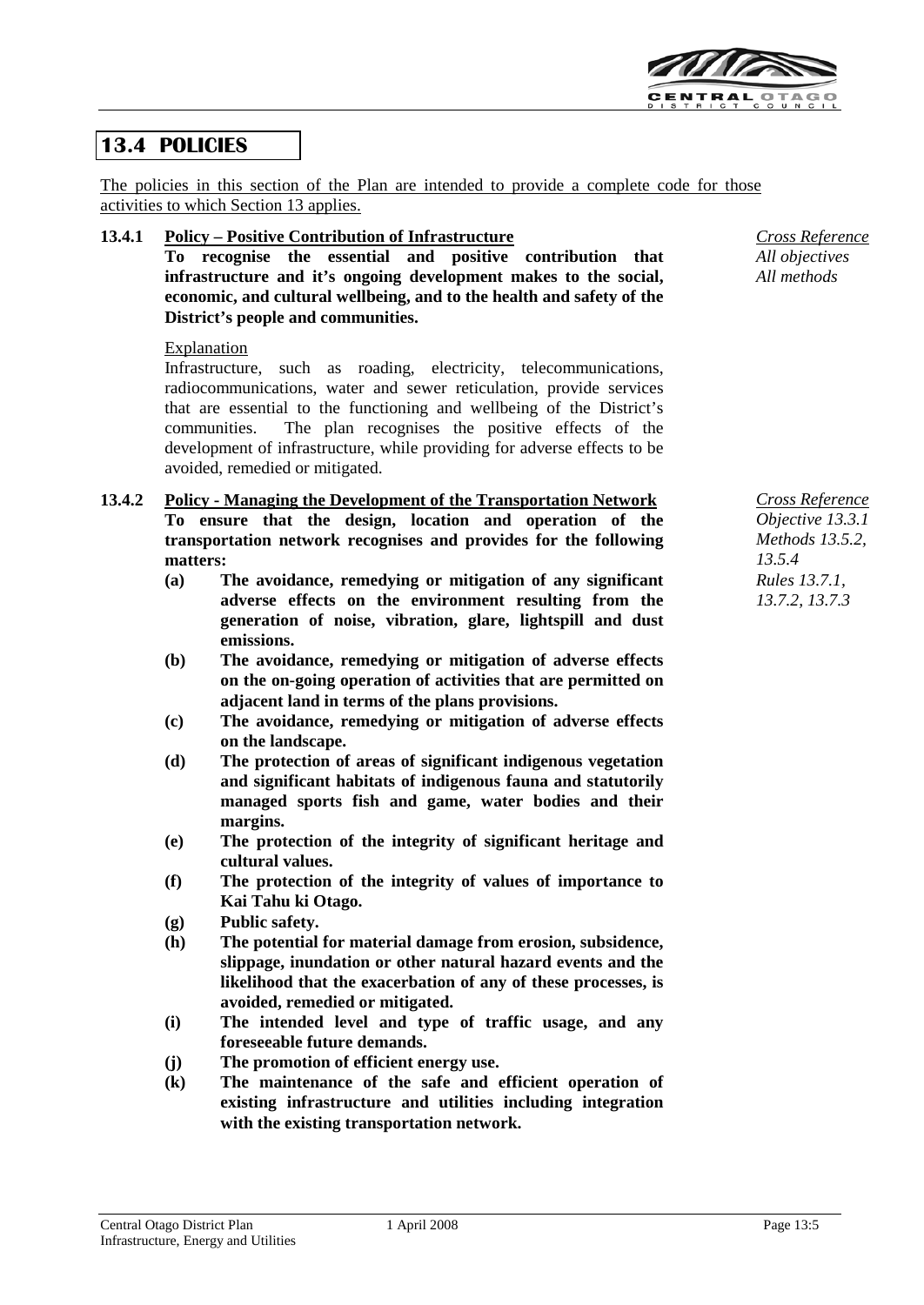

## Explanation

The ongoing development of the District's transportation network which may involve, in particular, new roads or airport development must address the matters identified in this policy to ensure that amenity values and environmental quality of the District is maintained or enhanced.

## **13.4.3 Policy – Public Works and Network Utilities**

**To enable the development and operation of public works and network utilities including the transmission network that are sited or designed in such a way that amenity, heritage and landscape values are not significantly adversely affected.** 

#### Explanation

Utilities and minor road realignment works assist in the efficient functioning of the District while some works are important for public safety. Where these activities are designed to avoid, remedy or mitigate adverse effects on the environment, they have been permitted as of right.

#### **13.4.4 Policy - Development of Utilities**

**To ensure that the design, location and operation of utilities including the transmission network, having regard to specific locational and operational efficiency requirements, recognises and provides for the following matters, where relevant:**

- **(a) The avoidance, remedying or mitigation of the adverse effects of noise, vibration, lightspill and glare on the environment.**
- **(b) The avoidance, remedying or mitigation of adverse effects on landscape values.**
- **(c) The protection of areas of significant indigenous vegetation and significant habitats of indigenous fauna and statutorily managed sports fish and game, water bodies and their margins.**
- **(d) The avoidance, remedying or mitigation of any significant increase in risk to the safety of the public.**
- **(e) The maintenance of the efficient operation of other utilities and infrastructure.**
- **(f) The protection of the integrity of significant heritage values.**
- **(g) The protection of the integrity of sites of importance to Kai Tahu ki Otago.**

#### Explanation

The scale and location of some utilities can have significant adverse effects on both the immediate environments and the wider environmental quality of the District. The resource consent process will ensure that amenity values are recognised and provided for in the location of these structures. The resource consent process will also take into consideration the practicality, costs and technical operational constraints involved with alternative methods and the efficiency and operational needs of these works. Some activities are dependent on elevated locations for optimum efficiency which can conflict with landscape values and any cultural values attached to the landscape or any landmark. The resource consent process will ensure the appropriate balance is achieved.



*Cross Reference Objective 13.3.2 Methods 13.5.1, 13.5.4 Rules 13.7.4 to 13.7.16*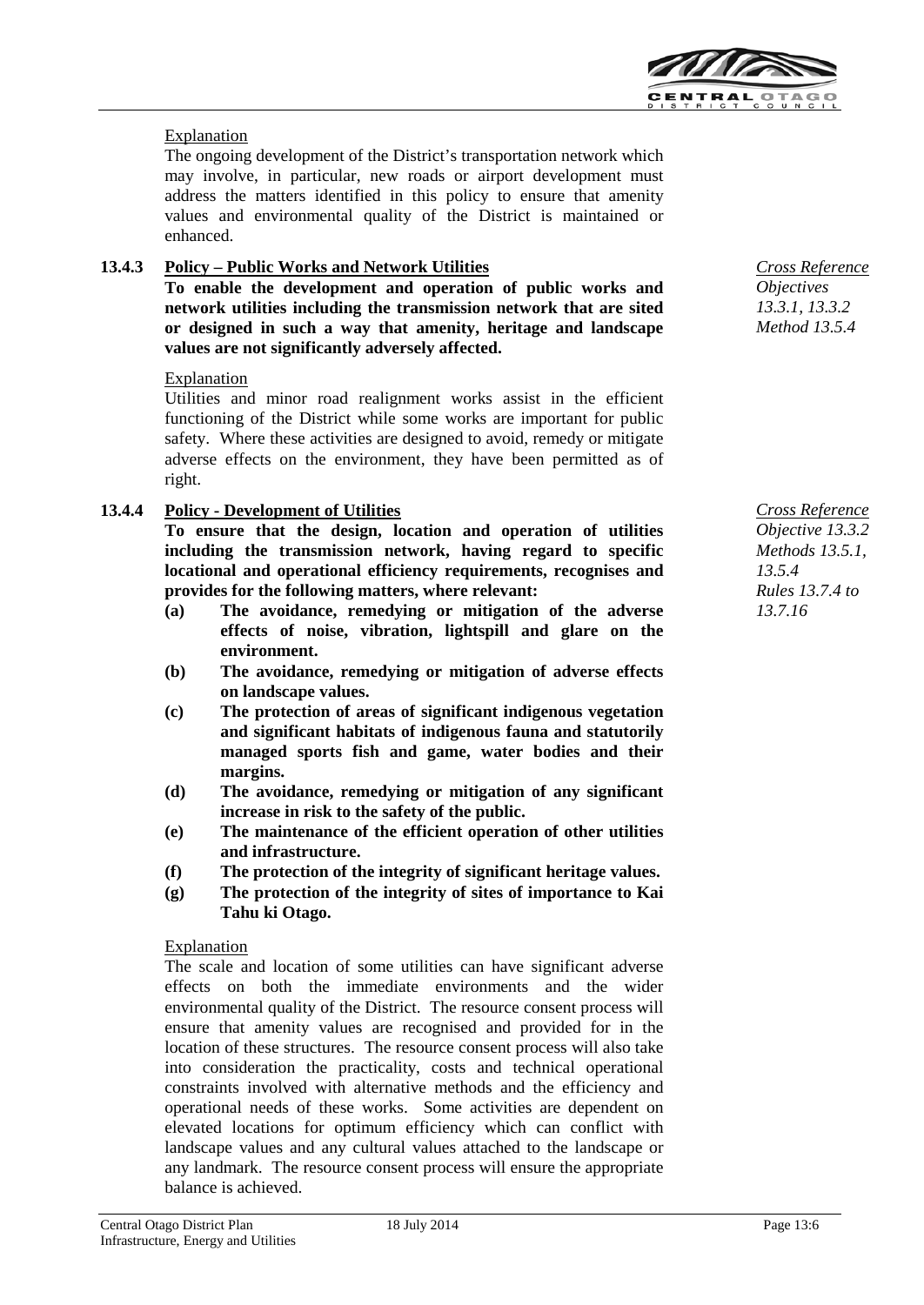

## **13.4.5 Policy - Utility Corridors and Co-siting**

**To reduce the impact that utilities including the transmission network have on the landscape values of the District by promoting and encouraging the co-siting of utilities and the location of utilities in "corridors" where this is possible and practicable having regard to the operational and commercial efficiencies of the utility concerned.**

#### Explanation

The visual impact of works such as telecommunication towers and transmission lines can be concentrated and mitigated by utilising common structures; grouping new structures together as opposed to dispersing them throughout the District; and locating activities with a high frequency of occurrence (eg. pylons, poles etc) through common corridors. This has been provided for, to some extent, by the use of scheduling within the plan.

This applies to both above ground and below ground services. The coordination of maintenance, repair and/or upgrading of underground services can reduce the disruption to the general public using footpaths and roads.

This approach is not always practical having regard to technological and operational requirements and commercial reasons. For example, the transmission requirements for some telecommunication facilities may preclude co-siting with other utilities.

#### **13.4.6 Policy - High Voltage Transmission Lines**

**To encourage the location of high voltage transmission lines away from urban areas and by restricting the location of residential development near such lines.**

#### Explanation

The maintenance of a separation distance between residential buildings and transmission lines is consistent with the corridor management approach and has been adopted for the following reasons:

- (a) To ensure that the public is reasonably protected from live transmission lines in the event of an emergency which results in a line failure.
- (b) To protect the integrity of supply from activities that may affect or damage the line.
- (c) To ensure ease of access for maintenance and operation purposes.
- (d) To retain the option of upgrading existing lines (rather than building additional lines to meet increased electricity demand) which may otherwise be precluded by development of buildings under or immediately adjacent to existing lines.

#### **13.4.7 Policy - Development of Power Generation Facilities**

**To ensure that the development of power generation facilities avoids, remedies or mitigates:**

- **(a) Adverse effects on ecosystems, habitats, soils and minerals.**
- **(b) Impact on communities, infrastructure and services.**
- **(c) Adverse effects generated during the construction phase particularly in terms of noise, lightspill, glare, vibration, dust, traffic generation and earthworks.**
- **(d) Adverse effects on landscape and visual amenity values.**

*Cross Reference Objective 13.3.2 Method 13.5.1*

*Cross Reference Objective 13.3.2 Rule 4.7.6A(g) page 4:60 (Rural Resource Area), and Rule 12.7.8 page 12:25 (District Wide Rule)*

*Cross Reference Objective 13.3.3 Methods 13.5.2, 13.5.4 Rule 13.7.4*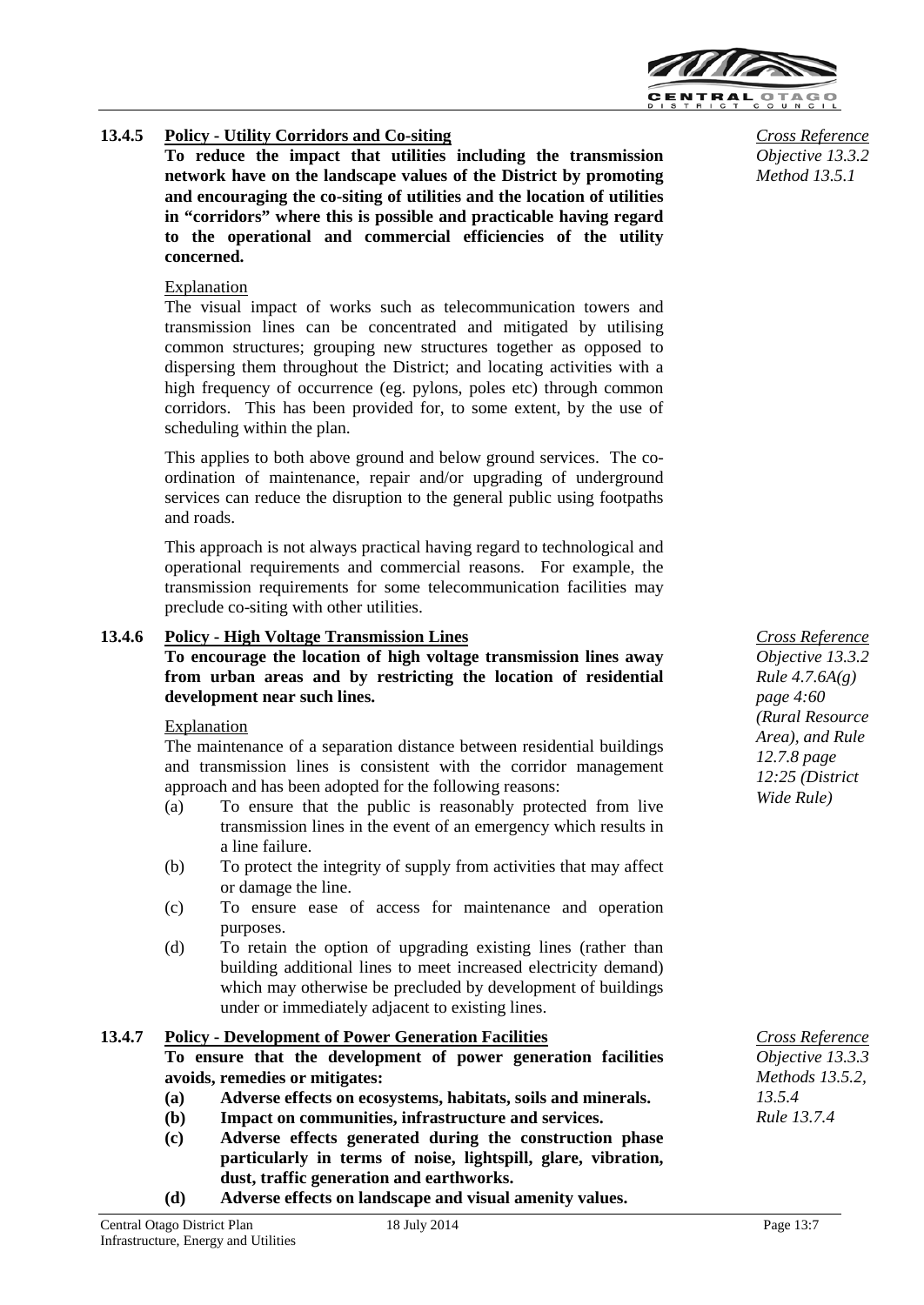

- **(e) Impacts on heritage values.**
- **(f) Adverse effects on cultural values of importance to Kai Tahu ki Otago.**
- **(g) Ongoing effects of the development including land stability issues.**
- **(h) Potential effects on local climate.**
- **(i) The potential impact of natural hazard events and the effect the activity itself may have on exacerbating natural hazards.**
- **(j) Impact on public access to and along the margins of lakes and rivers or to natural and physical features.**

#### Explanation

The development (including decommissioning) of power generation facilities has the potential to create a number of significant adverse environmental effects. The actual effects generated will depend on the type and scale of development. Because these effects can be significant and a large area of land is sometimes affected (particularly by hydro development) Council considers it appropriate to assess these developments on a case by case basis. The matters listed in this policy will not be relevant to the development of all types of energy production facilities but will assist both Council and the applicant in assessing environmental impacts. It may not always be appropriate for adverse effects identified above to be avoided, remedied or mitigated due to public health and safety or operational reasons. With respect to "cultural" values important to Kai Tahu ki Otago reference should be made to Section 2.2. on page 2.2 of this plan.

#### **13.4.8 Policy - Reducing the Environmental Impact of Power Generation To promote the development of power generation facilities that have minimal environmental impact by encouraging investigation into a wide range of renewable energy sources and prohibiting the**

**production of nuclear power within the District.**

#### Explanation

There is a great deal of scope for investigation into and the development of energy sources such as wind, solar, low impact hydro, bio-gas and bio fuels. Development of energy production facilities has to date concentrated on resources that are more easily accessed. With advances in technology and depletion of these resources together with a greater awareness of the environmental cost often associated with the development of these resources, alternate energy resources are becoming a more attractive development option. The investigation and development of low impact renewable sources of energy is encouraged.

New Zealand law effectively excludes nuclear power production. Nuclear power production is prohibited in this plan for consistency with the Otago Regional Policy Statement.

## **13.4.9 Policy - Conservation and Efficient Use of Energy**

**To promote the conservation and efficient use of energy through:**

- **(a) Encouraging the use of energy efficient technology and building design.**
- **(b) Educating the public about energy efficiency and its benefits.**
- **(c) Encouraging industry and transport operators to adopt energy efficient management practices.**



*Cross Reference Methods 13.5.2, 13.5.3*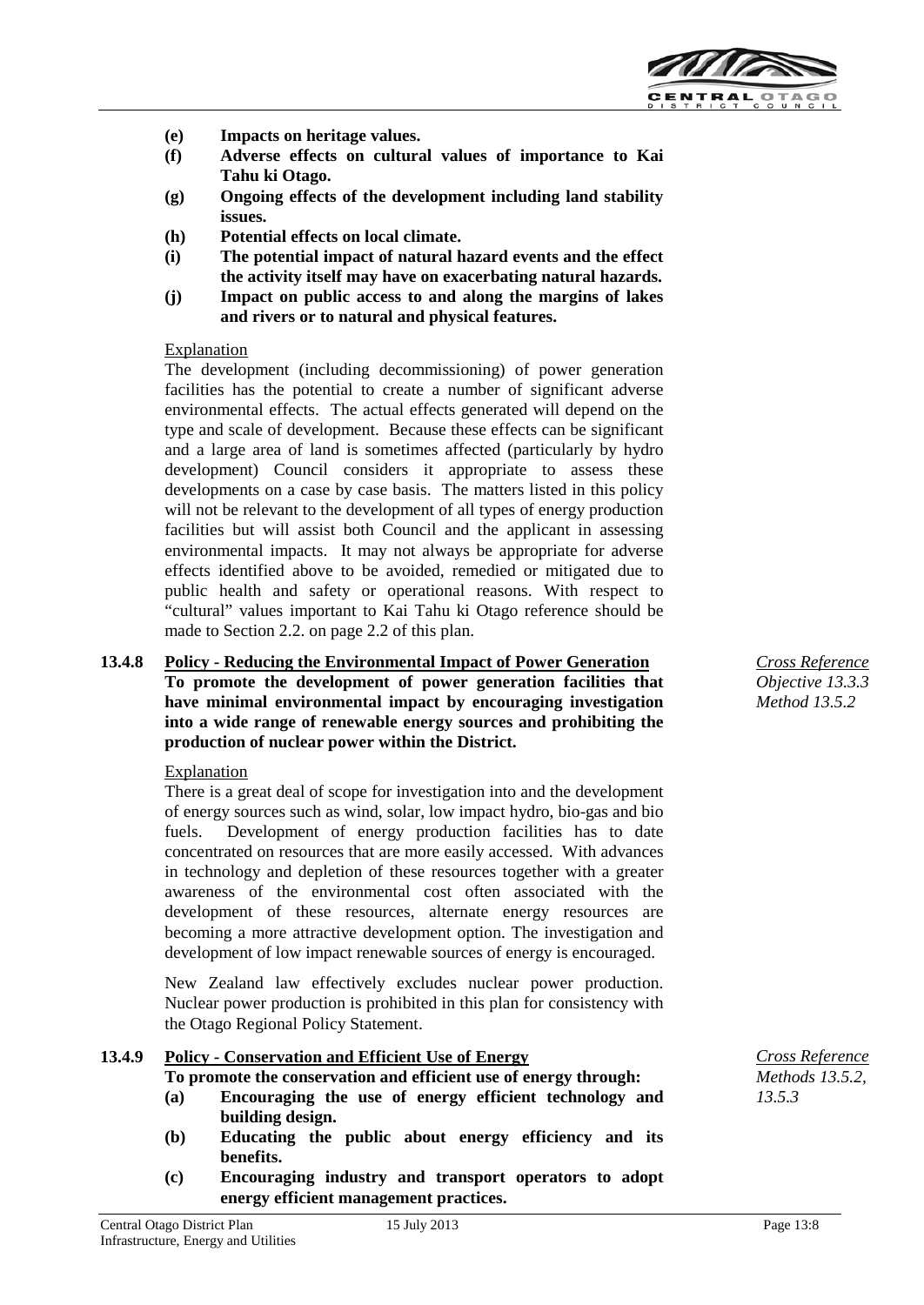

#### Explanation

There is significant scope for making better use of existing energy. Energy efficiency methods are important for matching energy forms with end use and for minimising the loss of available energy from conversion processes. The development and adoption of appropriate energy use technologies could also lead to more efficient use. This has been recognised by Central Government which has established the Energy Efficiency and Conservation Authority which provides advice on energy efficiency and actively works to improve energy efficiency in New Zealand. Indications are that New Zealand's energy intensity (measured as the amount of energy used to produce a dollar value of output) is declining, reversing the trend of the past decade. This needs to continue to achieve sustainable management of natural and physical resources.

#### **13.4.10 Policy – Outstanding Natural Landscapes and Outstanding Natural Features and Land in the Upper Manorburn/Lake Onslow Landscape Management Area**

**To recognise the District's outstanding natural landscapes and outstanding natural features and land in the Upper Manorburn/Lake Onslow Landscape Management Area which:**

- **(a) Are unique to the district, region or New Zealand; or**
- **(b) Are representative of a particular landform or land cover occurring in the Central Otago District or of the collective characteristics and features which give the District it's particular character; or**
- **(c) Represent areas of cultural or historic significance in the district, region or New Zealand; or**
- **(d) Contain visually or scientifically outstanding geological features; or**
- **(e) Have characteristics of cultural, historical and spiritual value that are significant to Kai Tahu ki Otago;**
- **(f) Have high natural character values and high landscape quality that can be distinguished from the general landscapes of the Central Otago District**

**and provide protection for them from inappropriate subdivision, use and development.**

#### Explanation

Section 6(b) of the Act requires Council to recognise and provide for the protection of outstanding natural features and landscapes from inappropriate subdivision, use and development as a matter of national importance. There are activities that have the potential to compromise the values of these areas. In these circumstances resource consents will be required to enable a thorough environmental impact assessment to take place. This assessment must include recognition of the fact that people and communities often utilise these areas to provide for their social, economic and cultural wellbeing. Landscapes and natural features considered to be outstanding in the Central Otago District are identified in Sections 2.3.1 and 2.3.2 commencing on page 2:6 and are identified on the planning maps. Land in the Upper Manorburn/Lake Onslow Management Area is also identified on the planning maps.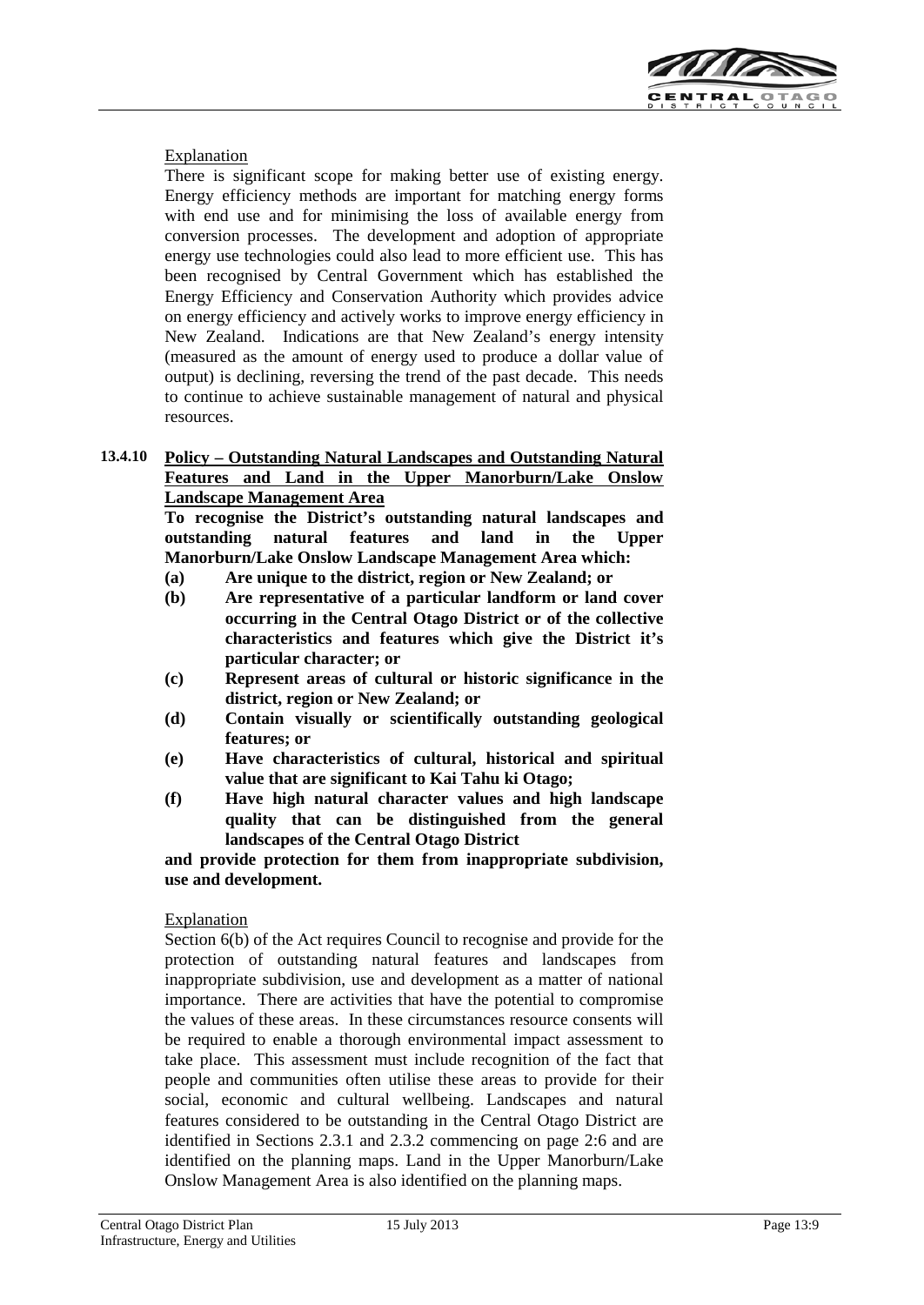

#### **13.4.11 Policy – Reverse Sensitivity**

**To recognise that some established activities may generate noise and other effects that can disturb neighbours, by ensuring that new developments locating near such activities recognise and accept the prevailing environmental characteristics.**

#### Explanation

With the recent trend towards country living utilities, energy generation and transmission activities may be subject to an increasing number of complaints in respect of the effects of their day to day activities. The effects of these activities often cannot be readily avoided, remedied or mitigated by the person undertaking the activity without causing significant adverse economic effects. If people choose to live near established activities they should be prepared to accept the inconveniences, discomforts, disturbances or irritation that are caused and will be caused by utility and energy generation/transmission activities. It is therefore considered appropriate that those new activities that locate adjacent to an existing activity should take steps to mitigate the effects that the existing activity may have upon them.

#### **13.4.12 Policy – Existing Power Generation Facilities**

**To enable the ongoing operation of existing power generation facilities while ensuring other activities do not compromise their efficiency.**

#### Explanation

Existing power generation facilities located in the District are nationally important facilities, particularly the Clyde and Roxburgh hydro electric power stations which represent significant public investment. It is important that they can continue their existing operations without interference from other activities.

#### **13.4.13 Policy – Power Generation Facilities**

**To provide for the establishment, operation, maintenance, refurbishment and enhancement of power generation facilities through rules in this section of the Plan.**

#### **13.4.14 Policy – Renewable Electricity Generation**

**To recognise the locational, operational and technical constraints associated with renewable electricity generation activities.**

**Explanation** 

This matter is to be addressed further in the context of the National Policy Statement for Renewable Electricity Generation 2011.

#### **13.4.15 Policy – Public Access**

**To ensure activities make adequate provision for continued lawful public access except where a restriction is necessary:**

- **(i) To protect areas of significant indigenous vegetation and/or significant habitats of indigenous fauna;**
- **(ii) To protect Kai Tahu ki Otago's cultural values;**
- **(iii) To protect public health and safety;**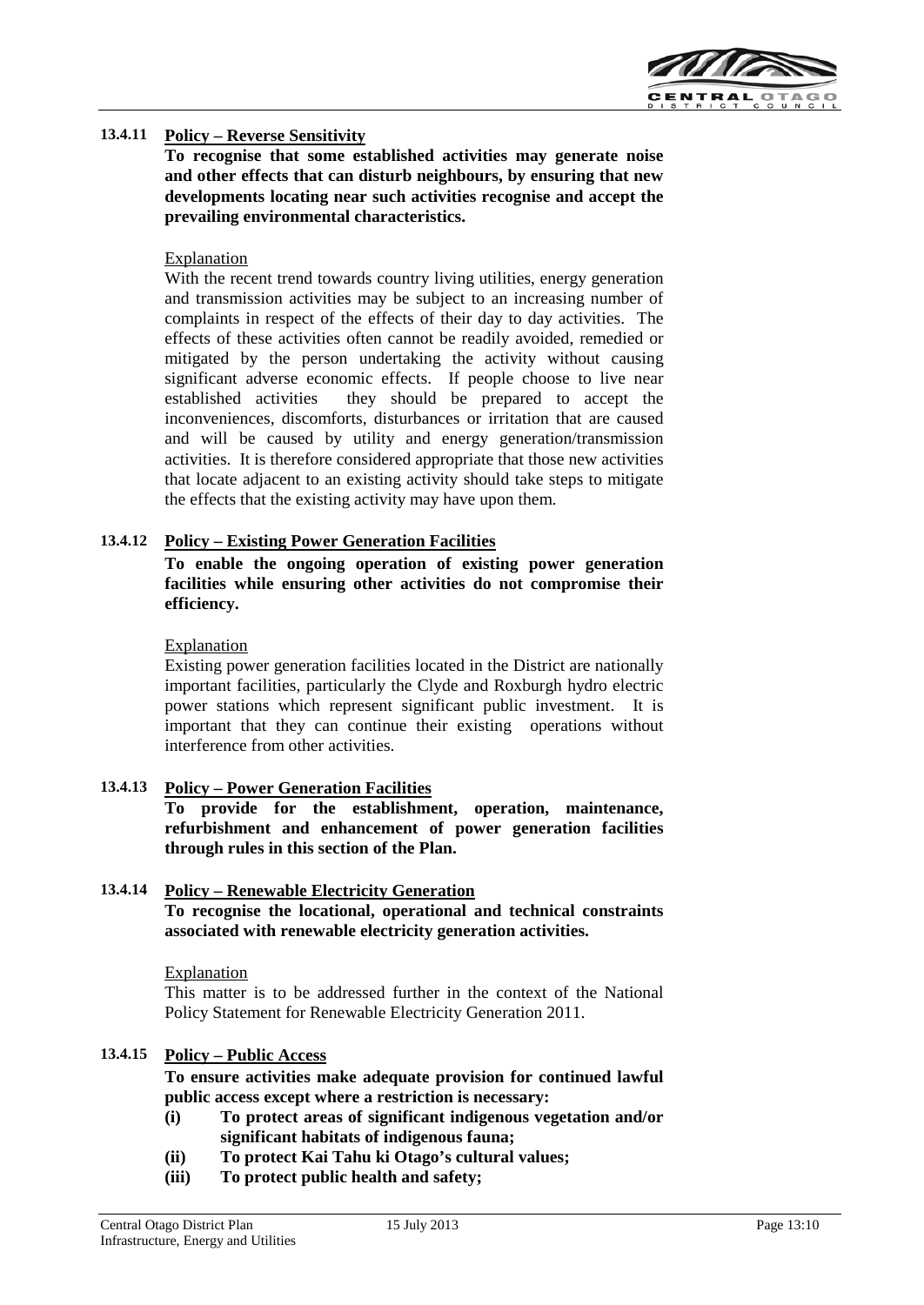

- **(iv) To provide an appropriate level of security for the continued operation of existing power generation facilities; or**
- **(v) In other circumstances that justify the restriction notwithstanding the national importance of maintaining public access;**

**and to encourage new public access opportunities where appropriate.**

#### Explanation

Public access should not be restricted unless circumstances exist that justify such action.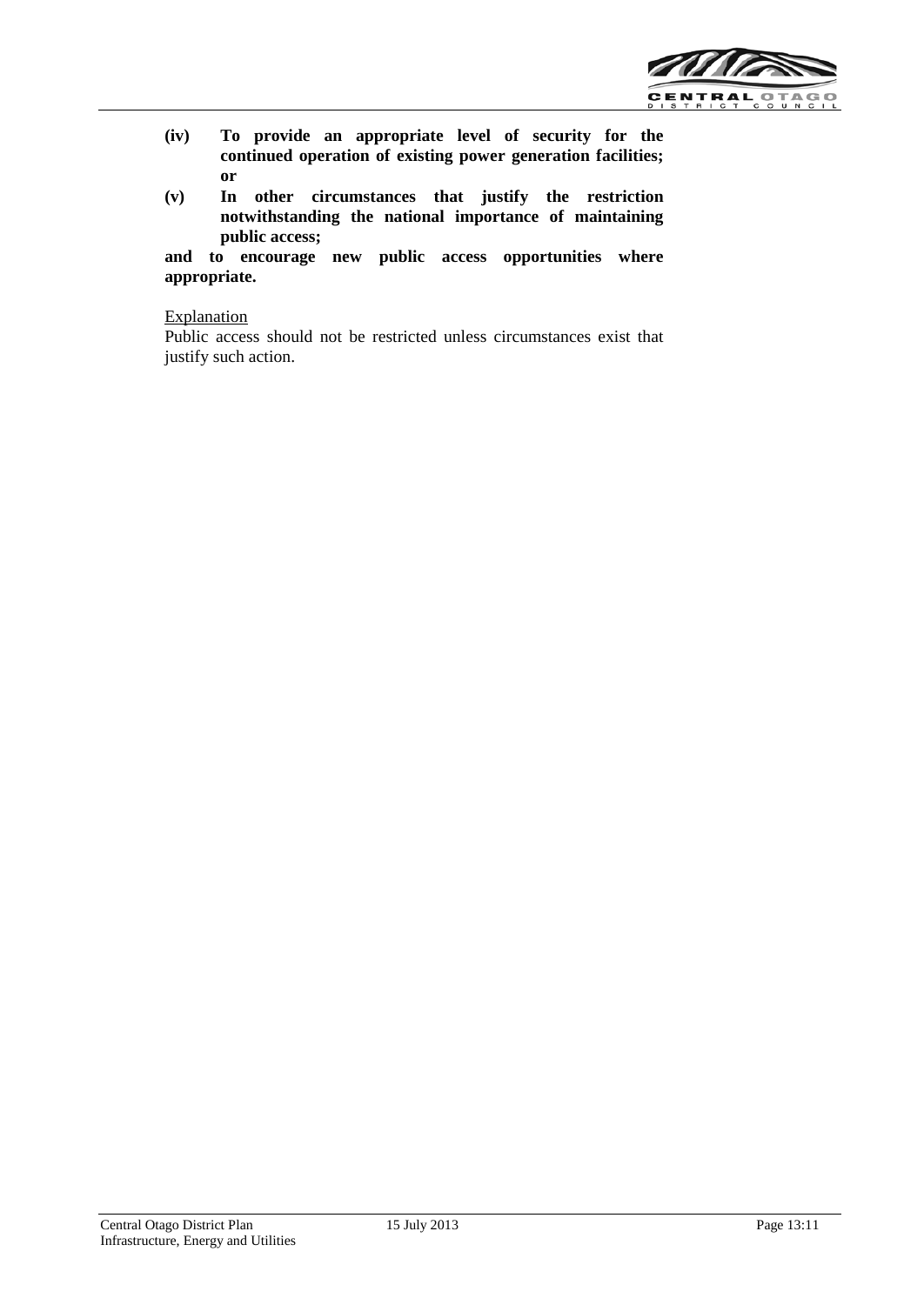

# **13.5 METHODS OF IMPLEMENTATION**

#### **13.5.1 Liaison with the Utility Operators**

Council shall liaise with utility operators to promote and encourage the following practices:

- The co-siting of equipment wherever possible and practicable having regard to the operational efficiency of the facilities concerned.
- The utilisation of existing transmission corridors when installing or upgrading utility structures having regard to the operational efficiency of the facilities concerned.
- The co-ordination of repair and maintenance works so as to minimise disruption to the public.
- The progressive undergrounding of distribution lines where practicable.
- Recognition of cultural values of importance to Kai Tahu ki Otago.

#### Reason

*On going discussion with utility operators on these matters is an effective method of addressing adverse effects early in the planning for such works.*

#### **13.5.2 Advocacy on Energy Issues**

The Council will advocate to the Central Government the need for a national policy statement on energy which:

- (a) Provides for a sustainable energy management policy.
- (b) Promotes and facilitates investigation into renewable, low environmental impact energy sources.
- (c) Promotes and facilitates energy conservation and efficiency measures.

#### Reason

*The production and use of energy has significant implications not only at a local and national level but also at a global level. A national policy statement on energy is critical for New Zealand to meets its international obligations and to ensure that industry selects development options with the least environmental impact.*

#### **13.5.3 Advocacy of Energy Efficiency**

Council will promote the efficient use of energy and will facilitate delivery of information to the public where practicable.

Information on efficient use and conservation of energy is also available from the following organisations -

• Energy Efficiency and Conservation Authority PO Box 1800 **CHRISTCHURCH** 

*Cross Reference Policies 13.4.1, 13.4.5*

*Cross Reference Policies 13.4.1, 13.4.8, 13.4.9*

*Cross Reference Policies 13.4.1, 13.4.9*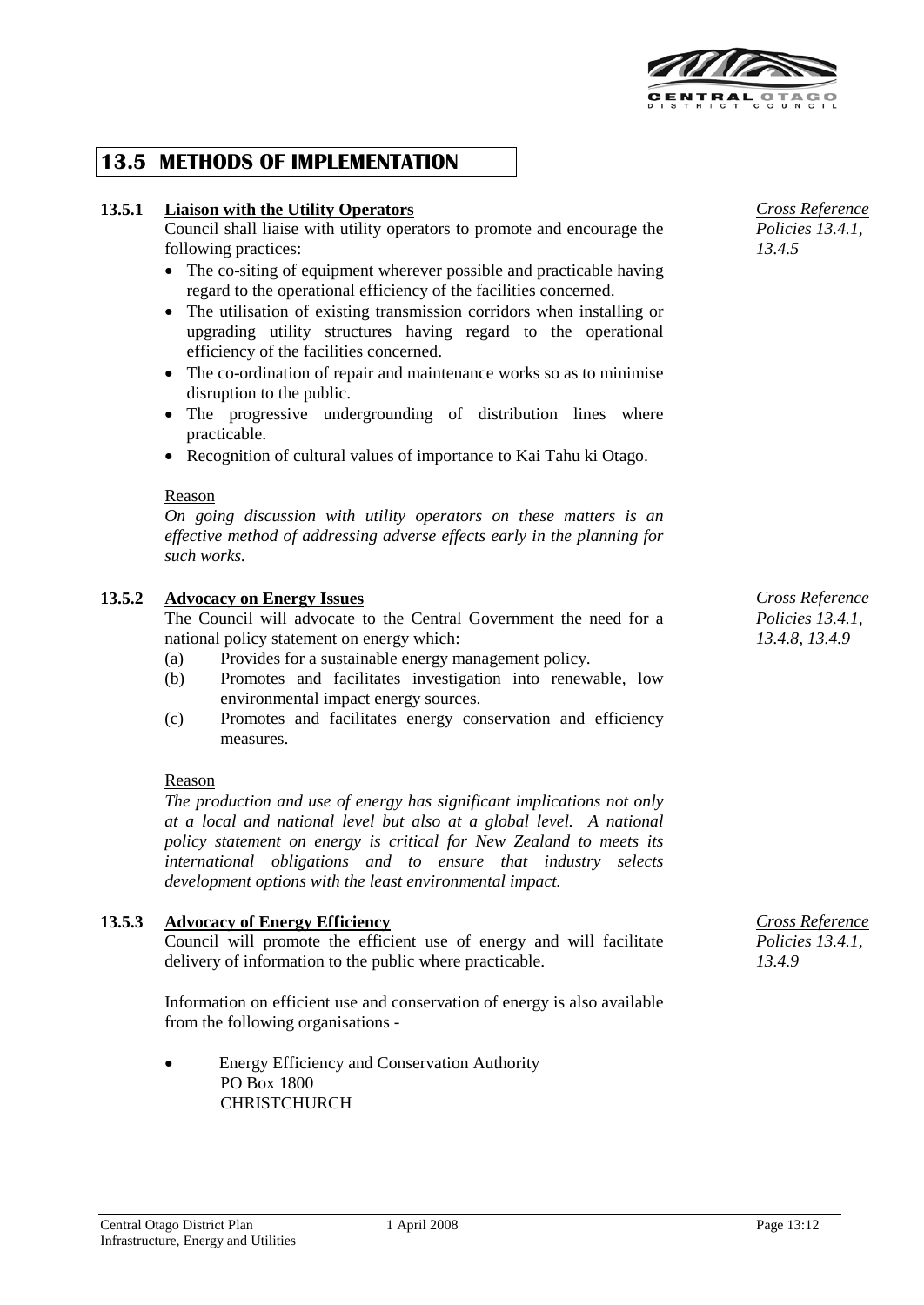

• Energy Management Energy and Resource Division Ministry of Commerce PO Box 2337 WELLINGTON

#### Reason

*While Central Government agencies are mainly responsible for addressing this issue, local authorities must also play their part if sustainable energy management is to occur.*

#### **13.5.4 National Environmental Standards**

The National Environmental Standard for Electricity Transmission Activities (NESETA) provides for the operation, maintenance and upgrading of existing transmission lines. The NESETA came into force on 14 January 2010 and must be observed by every local authority and consent authority pursuant to section 44A(7) of the Act.

#### Reason

*It is appropriate to recognise the National Environmental Standard for Electricity Transmission Activities (NESETA) which relates to the existing transmission lines that form part of the transmission network operated by Transpower New Zealand Limited being the national grid. The NESETA provides for certain activities as permitted activities subject to terms and conditions specified in the NESETA and for others to be subject to the resource consent process, with consent categories as stated in the NESETA.*

#### **13.5.5 Rules**

To develop rules to ensure that the adverse effects of activities are avoided, remedied or mitigated.

#### Reason

*Council has considered and adopted a wide range of methods to promote the sustainable management of the District's natural and physical resources including education, and advocacy. In some*  instances the adverse effects of activities are such that some form of *control is needed. Rules are the most appropriate option in these situations as they are the only method that can be readily enforced.*

*Cross Reference Policies 13.4.1, 13.4.2, 13.4.3, 13.4.4, 13.4.6 13.4.7*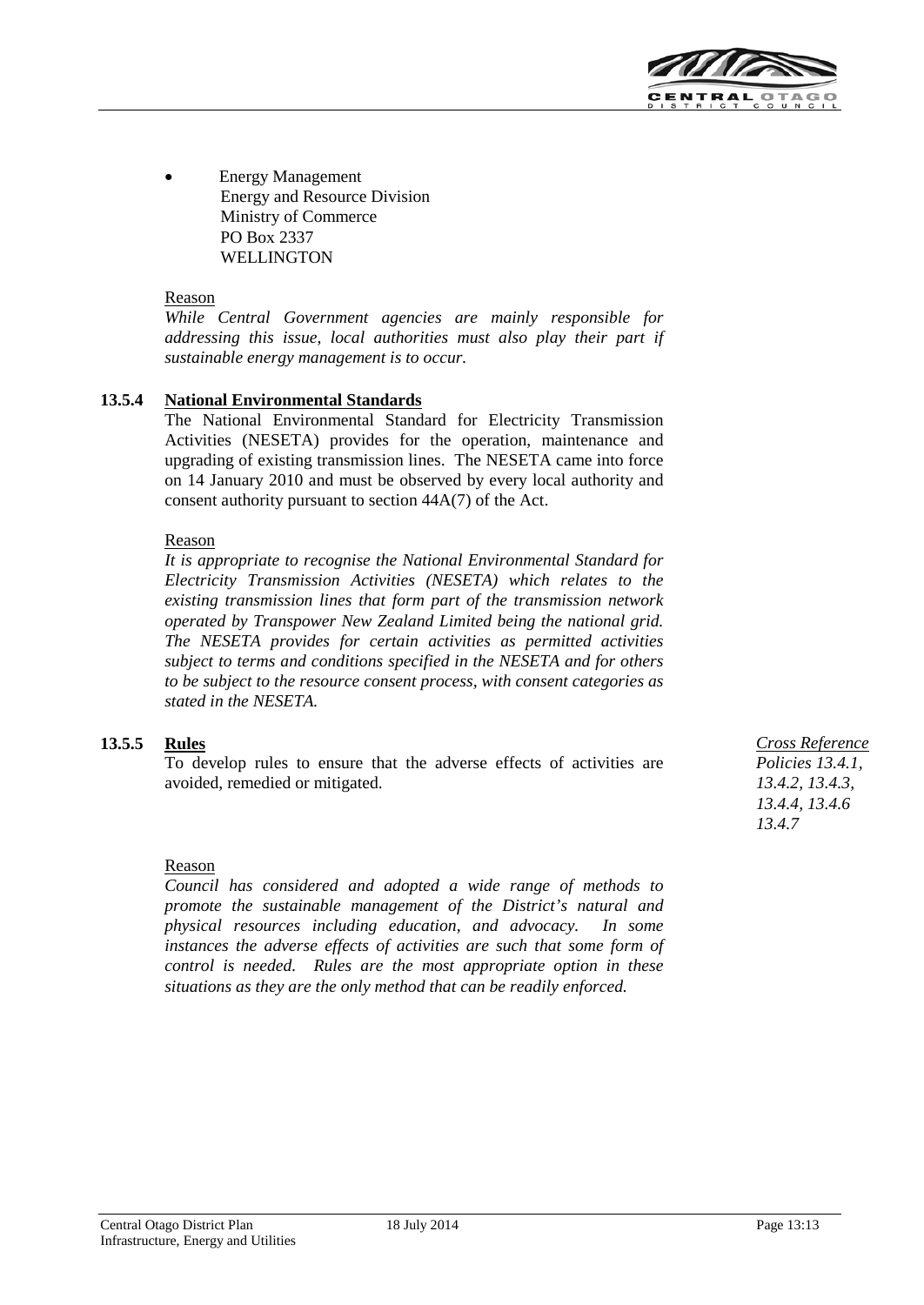

# **13.6 PRINCIPAL REASONS FOR ADOPTING OBJECTIVES, POLICIES AND METHODS**

The development of infrastructure, network utilities including the transmission network and power generation facilities within the District has the potential to create significant adverse environmental effects. These activities are also essential elements in the efficient functioning of the community. Those utilities and works with potentially significant effects have been identified as requiring assessment through the resource consent process. This will enable the development of infrastructure, utilities and power generation facilities to be integrated with the management of the District's natural and physical resources.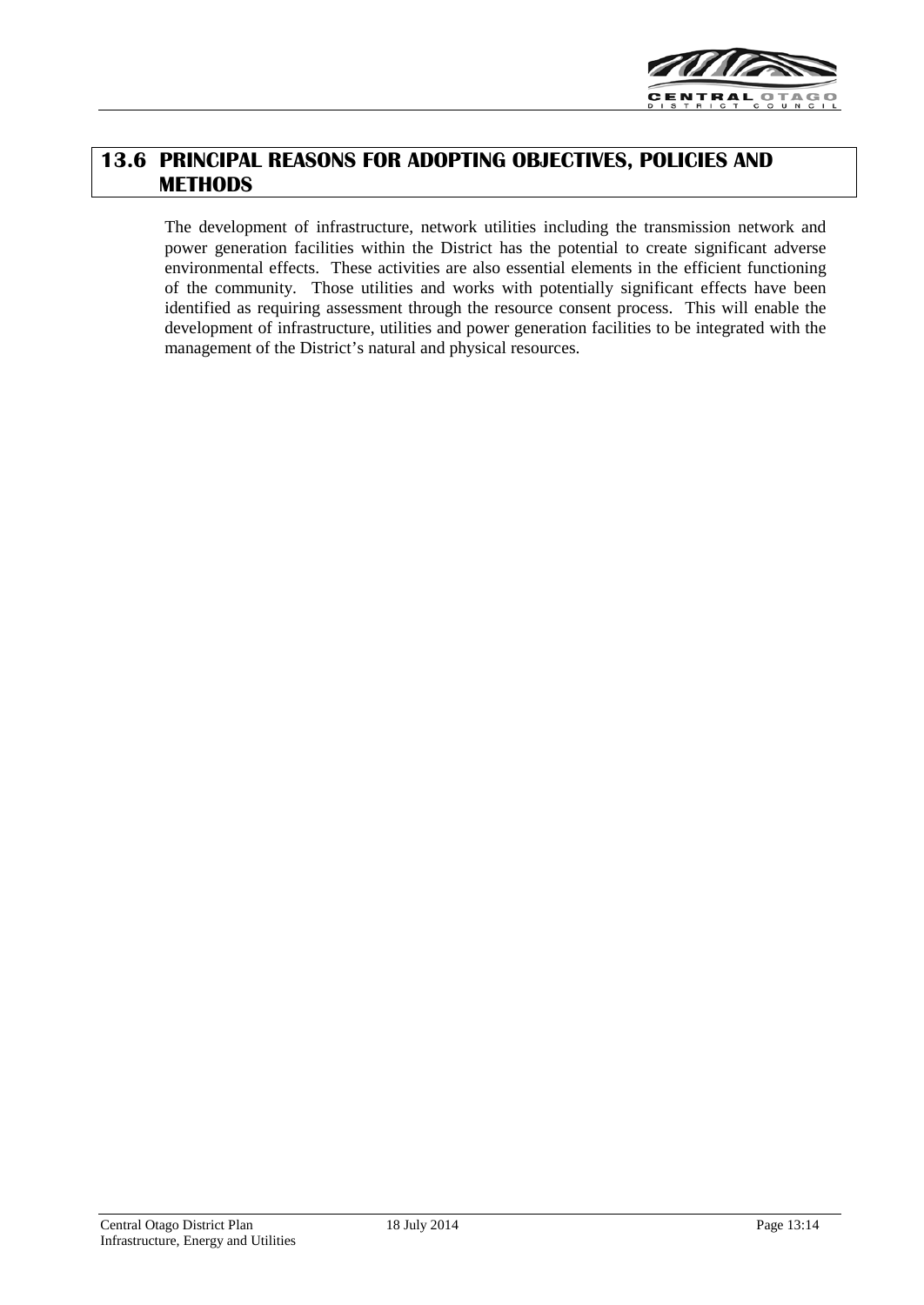

# **13.7 RULES**

Note: In considering a resource consent application under rules in this Plan, in the absence of specific policy in this Plan the Council may have regard to other policies related to assessment matters, including relevant policies in the Regional Policy Statement for Otago, and regional plans.

# **13.7.1 SECTION 13.7 TO BE A COMPLETE CODE**

The rules in this section of the Plan provide a complete code for those activities to which Section 13 applies. Other than in relation to Financial Contributions (Section 15) and Subdivision (Section 16) and the Definitions in Section 18, no rule in any other part of this plan shall apply to any activity dealt with by this section, unless the application of that rule is directly referred to in this section of the Plan.

# **13.7.2 TRANSPORTATION ROUTES**

## **(i) Existing Roads**

The construction, upgrading or realignment of roads within road reserves is a permitted activity except where the status of the road is changed to State highway or to a heavy traffic bypass in which case these activities become discretionary activities.

## **(ii) Encroachment beyond an Existing Road Reserve**

The physical encroachment of a road due to upgrading, shape correction, or minor realignment works for the purpose of improving safety and efficiency of the road outside the existing road reserve boundary, is a permitted activity provided:

- **(a)** The area of land no longer required for road is rehabilitated for productive uses or is landscaped.
- **(b)** Any areas of soil, indigenous vegetation, riparian vegetation and margins disturbed by the construction work are reinstated to a standard no less than that which existed prior to the work taking place.
- **(c)** The safe and efficient operation of existing utilities is not adversely affected.
- **(d)** Stormwater control is integrated with the existing catchments and stormwater drainage system.
- **(e)** No heritage precincts identified on the planning maps, site of any heritage item listed in Schedule 19.4 or site of heritage value are affected.
- **(f)** No sites of cultural importance to Kai Tahu ki Otago are affected.

*Cross Reference Policy 13.4.3*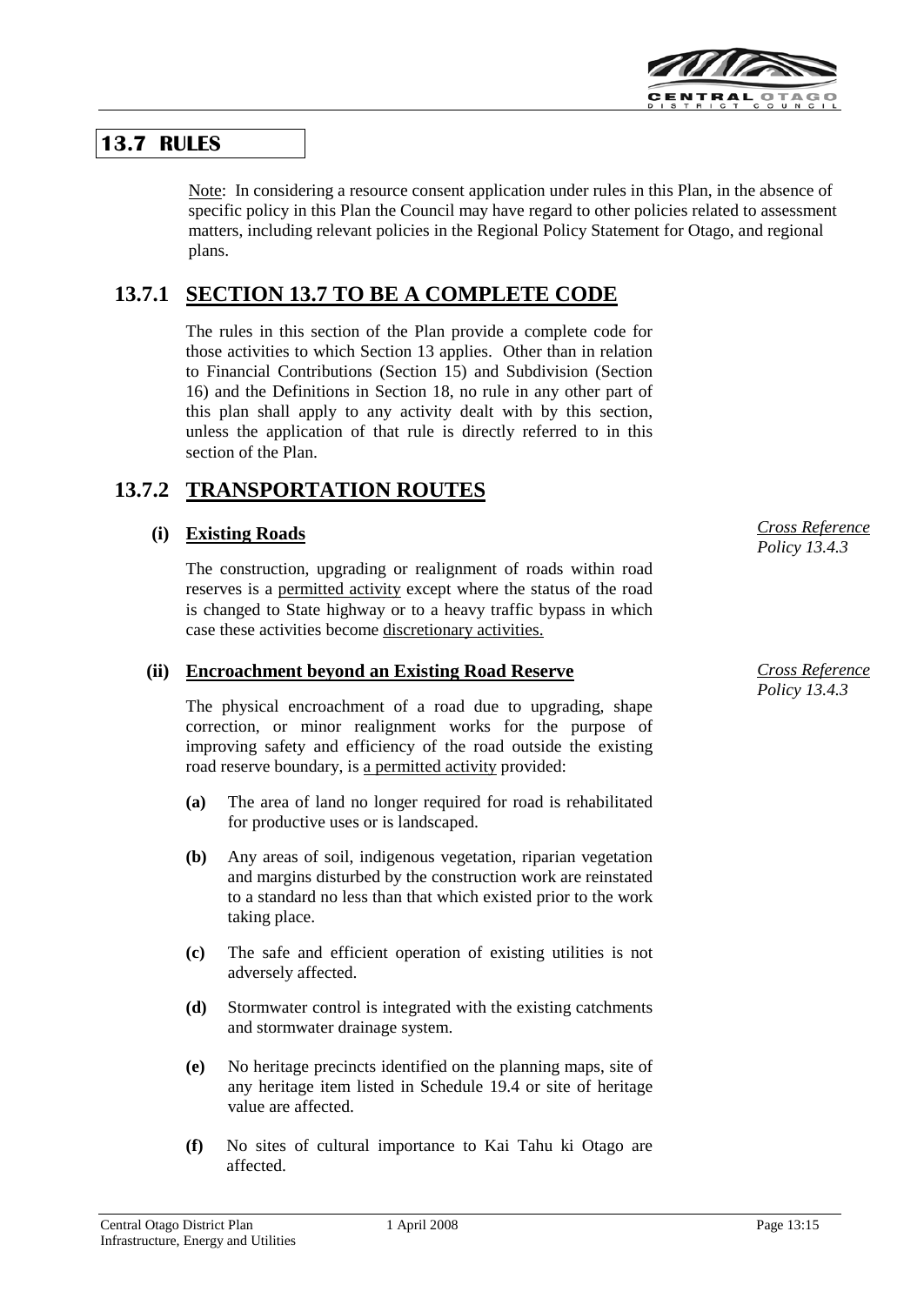

**13.7.2(ii)** *(cont'd)*

Where these conditions cannot be met such activities shall be considered as discretionary (restricted) activities. Council shall restrict the exercise of its discretion to the following matters:

- 1. Effects of noise, vibration, dust, lightspill and glare on affected people/communities.
- 2. Effects on the safe and efficient operation of existing utilities.
- 3. Effects on permitted activities on adjacent land that are provided for in terms of the district plan.
- 4. The impact on water bodies, indigenous vegetation, habitats of indigenous wildlife and statutorily managed sports fish and game.
- 5. Visual impacts, and the techniques used to mitigate these.
- 6. Whether the location is or is likely to be subject to material damage by erosion, subsidence, slippage or inundation and whether the proposed development is likely to accelerate any of these processes.
- 7. The impact of the chosen route on energy consumption.
- 8. Alternative techniques and/or routes to mitigate any adverse effects.
- 9. The construction standards proposed relative to the potential vehicle movements.
- 10. The impact on any heritage site or precinct.
- 11. The impact on sites of cultural importance to Kai Tahu ki Otago.

Any application for resource consent under this rule shall generally be considered without notification where the written approval of affected parties is received.

#### *Reason*

*Provided adverse effects are mitigated it is seen as an unnecessary and costly step to require resource consent for realignment work, particularly when realignment is generally carried out for safety and efficiency reasons.*

#### **(iii) New Roads**

The construction of a road not aligned with a legal road, (except as part of a subdivision) is a discretionary activity.

#### *Reason*

*The location of new roads can have significant implications for the environment and must be assessed through the resource consent process. Roads constructed as part of a subdivision have been excluded from this rule as their effects on the environment are considered at the time of subdivision.*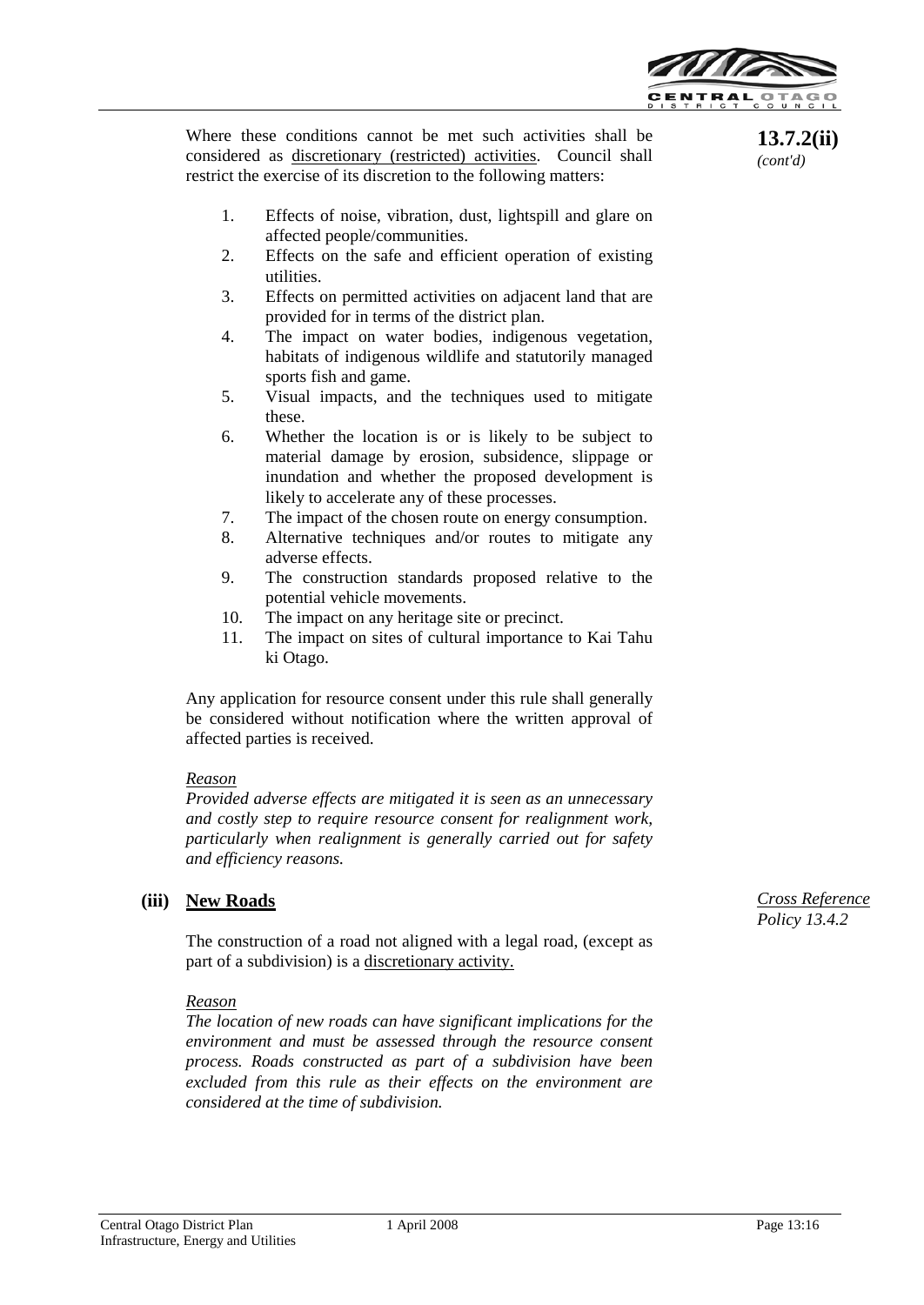

# **13.7.3 AIRPORTS**

## **(i) Development of New Rural and Private Landing Strips**

Rural landing strips for fixed wing aircraft (including gliders) and landing pads for helicopters associated with normal rural land management practices or for the private purposes of the property occupier or for recreational and private purposes (of a noncommercial nature) by other than the occupier, are permitted activities provided they are not located within 500 metres of any dwelling or other building that accommodates people (excluding those located on the subject property), a registered building site, or a separate parcel of land capable of accommodating a dwelling.

Where these conditions cannot be met, the activity shall be a discretionary activity.

#### *Reason*

*Rural landing strips that form part of the management requirements of a rural property or are used for recreational purposes, have very little environmental impact as they are not frequently used, and are generally located in isolated areas.*

## **(ii) Commercial Airports**

Airports providing for the transport of passengers, freight transport services or that act as a base for commercial operations are discretionary activities.

#### *Reason*

*The development of new airports can have a significant environmental effect particularly in terms of noise and the impact on the roading network and consequently the preferred location requires careful consideration. Council therefore considers it necessary that any new development be assessed through the resource consent process.*

# **13.7.4 POWER GENERATION FACILITIES**

## **(i) Controlled Activities - Scheduled Activity Area**

Any new activities associated with the generation of energy that has status as a scheduled activity in Clause 19.3.5 of Schedule 19.3 (excluding any activity that would result in an increase in the height of a dam) are controlled activities.

Council shall exercise its control in respect of the following matters:

- 1. The avoidance, remedy or mitigation of any adverse visual impacts, including the provision of landscaping, fencing and any other works for the benefit of the community, revegetation, and conditions relating to the design and colour of structure.
- 2. The location, design and construction of any vehicular access and parking requirements and/or other infrastructure needs.
- 3. The impact on any existing public access rights to the margin of any water body.

*Cross Reference Policy 13.4.3*

*Cross Reference Policy 13.4.2*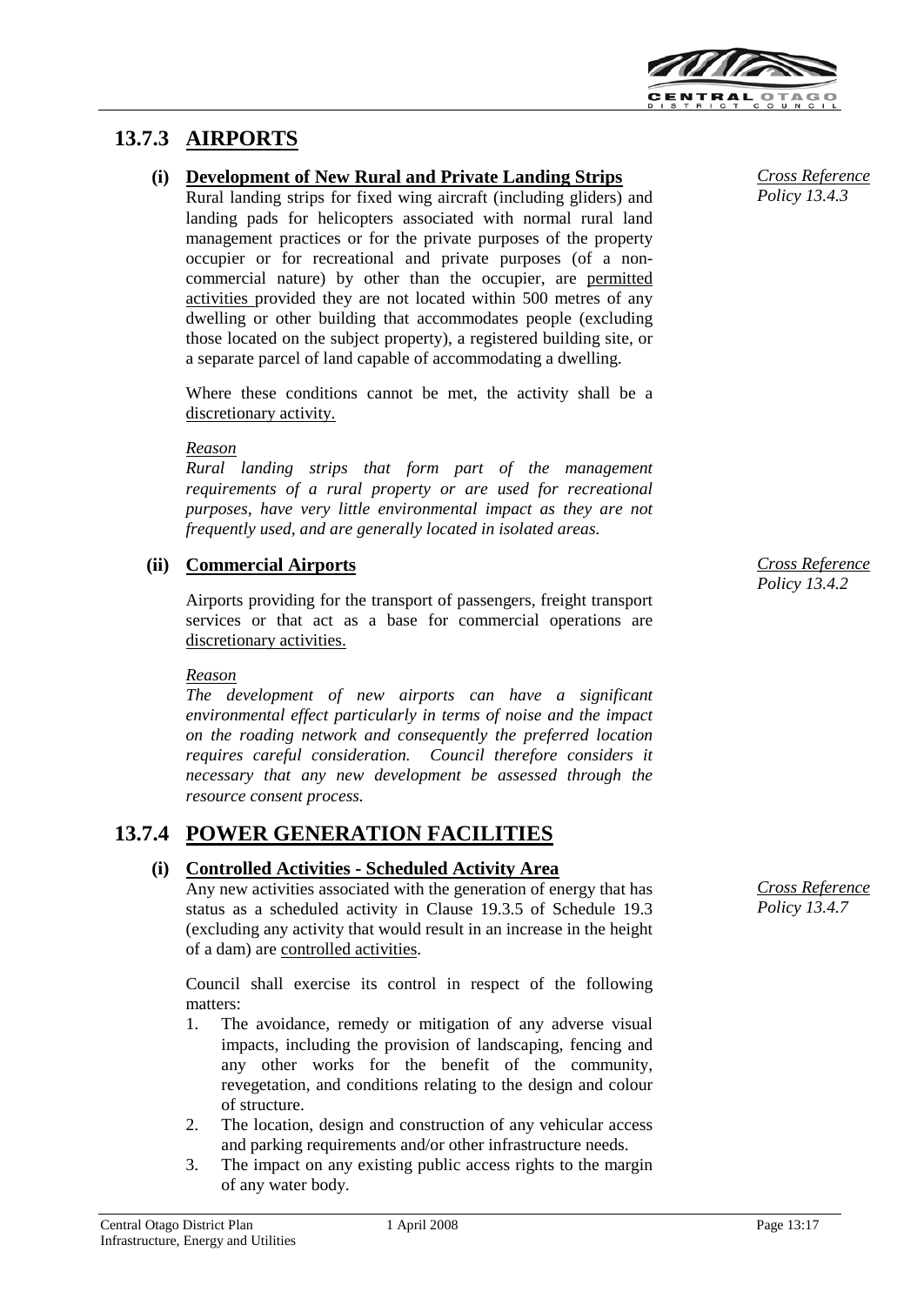

4. The impact of any earthworks associated with the activity or which are necessary to prepare the site for occupation and/or use.

Any application made under this rule will generally not be notified or require the written consent of affected persons unless public access is affected by the proposal.

#### *Reason*

*Providing for new facilities in the scheduled activity area as controlled activities recognises the existing character and amenity values of these areas. Compliance with the standards of the plan will ensure the effects of any such new development are avoided, remedied or mitigated.*

### **(ii) Discretionary (Restricted) Activity - Scheduled Activity Area**

Any new activity associated with a power generation facility that has status as a scheduled activity in Clause 19.3.5 of Schedule 19.3 (excluding any activity that would result in an increase in the height of a dam) and that does not comply with one or more of the standards of the relevant Resource Area or the standards or rules contained in Sections 12, 14 and 15 of this plan is a discretionary (restricted) activity.

Council shall restrict the exercise of its discretion to the effects of breaching the standards not complied with and to those matters set out in Rule 13.7.4(i).

#### *Reason*

*Where the development of new activities in a scheduled activity area does not comply with the standards specified in the Plan, discretionary (restricted) activity status enables Council to assess the activity in terms of section 105 of the Act.*

## **(iii) Discretionary Activities - Development of New Power Generation Facilities**

Except as provided for by (iv) below, any activity that:

- **(a)** Involves or is associated with the construction and commissioning of a power generation facility,
- OR
- **(b)** Results in an increase in the height of a dam that comprises part of any power generation facility that has status as a scheduled activity in Clause 19.3.5 of Schedule 19.3.

is a discretionary activity.

For the purposes of this rule "construction and commissioning" activities includes those activities directly involved with the building and operation of a new energy production facility. This includes site preparation, earthworks, quarrying, concrete batching, plant construction, road construction and widening, traffic generation, reservoir formation, clearance or inundation of vegetation, but specifically excludes investigative activities such as geological sampling and surveys.

*Cross Reference Policy 13.4.6*

**13.7.4(i)** *(cont'd)*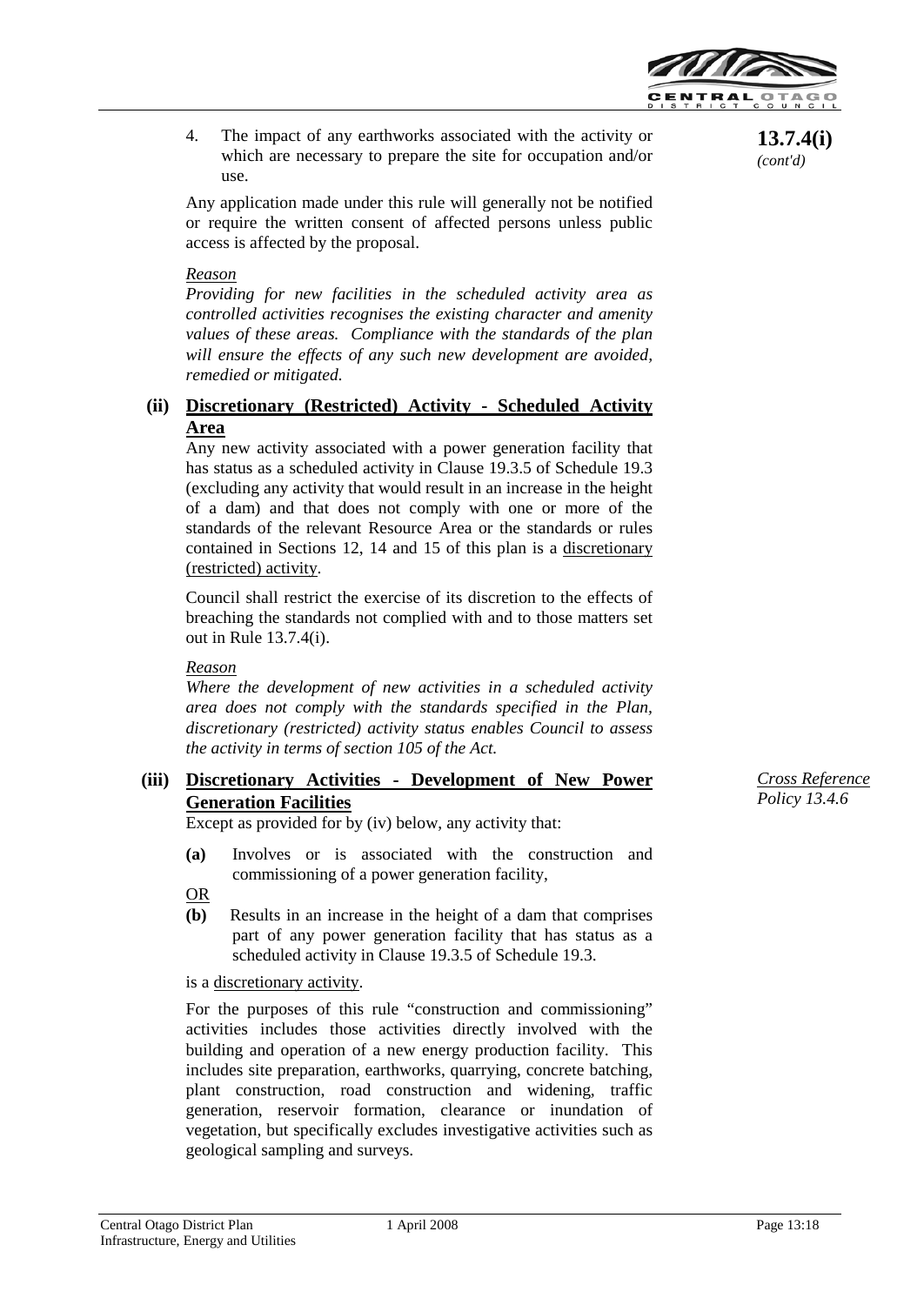

Activities associated with "construction and commissioning" include rapid and temporary population increases and the associated effects on infrastructure and community facilities and the need to reroute or relocate network utilities and community facilities.

#### *Reason*

*The development of power generation facilities can have significant adverse environmental effects both in the short term and in the long term. Discretionary activity status allows full consideration of all the relevant issues.*

*The rule relating to increases in the height of dams recognises that an increase in height can facilitate an increase in the area inundated. Increasing the area of inundation (as a use of land) has the potential to create significant adverse environmental effects.*

#### **(iv) Prohibited Activities – Nuclear Power Production** The production of nuclear power is a prohibited activity.

#### *Reason*

*While New Zealand law prevents the production of nuclear power, this rule has been inserted in the district plan for consistency with the Otago Regional Policy Statement.*

# **13.7.5 EXISTING NETWORK UTILITIES**

All network utilities including the transmission network in existence at the date of public notification of the district plan as a proposed plan, and their operation are permitted activities.

# **13.7.6 BUILDINGS ANCILLARY TO OR ASSOCIATED WITH UTILITIES**

Except as provided for in Rule 13.7.14, buildings used for or in association with network utility activities including the transmission network are permitted activities throughout the District provided that:

- **(a)** The building does not exceed 20m2 in gross floor area and/or 4m in height.
- **(b)** The finish of the building shall be consistent with the surrounding environment.
- **(c)** This rule does not apply to heritage precincts, outstanding natural landscapes, outstanding natural features and land in the Upper Manorburn/Lake Onslow Landscape Management Area or areas of significant indigenous vegetation and habitats of indigenous fauna as identified in Schedule 19.6.1 and on the planning maps.

# **13.7.7 OPERATION, MAINTENANCE, REPAIR, UPGRADING AND REMOVAL OF NETWORK UTILITIES**

**(i)** The operation, maintenance, repair, replacement, reconstruction and upgrading of network utilities including the transmission network (including existing network utilities and earthworks to maintain the utility's function) is a permitted activity.

**13.7.4(iii)**  *(cont'd)*

*Cross Reference Policy 13.4.8*

*Cross Reference Policy 13.4.3 Rule 13.7.7(ii)*

*Cross Reference Policy 13.4.3*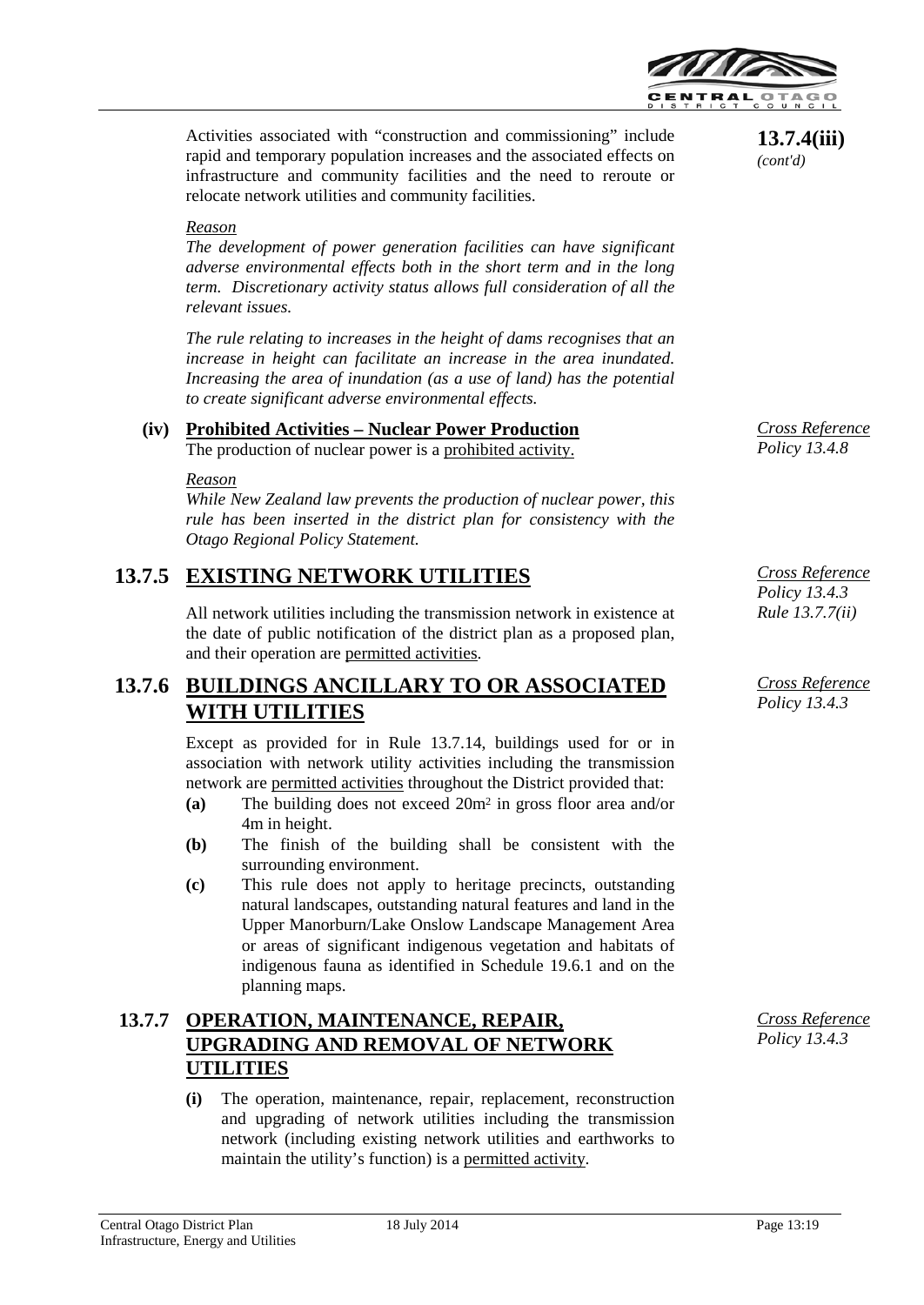

For the purpose of this rule 'upgrading' includes the following:

- (a) Increasing the capacity of existing lines on the same support structures by increasing the number of circuits (sets of three conductors), including provision for minor strengthening.
- (b) Increasing the capacity of an existing line on the same support structures with higher capacity conductors and/or longer insulators.
- (c) Increasing the capacity of existing telecommunication lines on the same support structures by either replacing existing lines or increasing the number of lines, including provision for minor strengthening.
- (d) Installation of earthwires and/or lightening rods on existing transmission poles/towers, which do not currently have them to provide lightening protection and/or the installation of upgraded communication links.
- (e) Increasing the voltage of an existing line where that line is currently operating below its operating capacity.
- (f) The replacement of existing aerials, antenna, and dish antenna.
- (g) The addition of new aerials, antenna, and dish antenna not exceeding 3 metres in diameter on the same support structure.
- (h) The addition or removal of mast fittings, to or from an existing mast including, for example, light fittings, lightening protection devices, and aerial mountings.
- (i) Upgrading for safety purposes, for example, replacing or altering fencing around a mast.
- (j) Upgrading single phase electricity supply to three phase supply systems.
- (k) Upgrading an existing mast for the purposes of rust prevention.
- (l) The upgrading of existing road, track or other access to an existing mast without any increase in the width of the existing access, to ensure that persons operating and maintaining the mast have all-weather four wheel drive access.
- (m) Any activity where, following the upgrading, the effects are the same or similar in character, intensity and scale to those prior to upgrading.
- **(ii)** Subject to Rule 14.7.2 the trimming and/or clearance of vegetation to enable the safe and efficient operation of utilities including the transmission network is a permitted activity.
- **(iii)** The replacement of any structure for safety reasons is a permitted activity.
- **(iv)** The removal of network utilities including the transmission network is a permitted activity.

Note: The National Environmental Standards for Electricity Transmission Activities (NESETA), relates to the existing transmission lines that form part of the transmission network operated by Transpower New Zealand Limited being the national grid. The NESETA contains provisions relating to the operation, maintenance, upgrading, relocation or removal of existing

**13.7.7(i)**  *(cont'd)*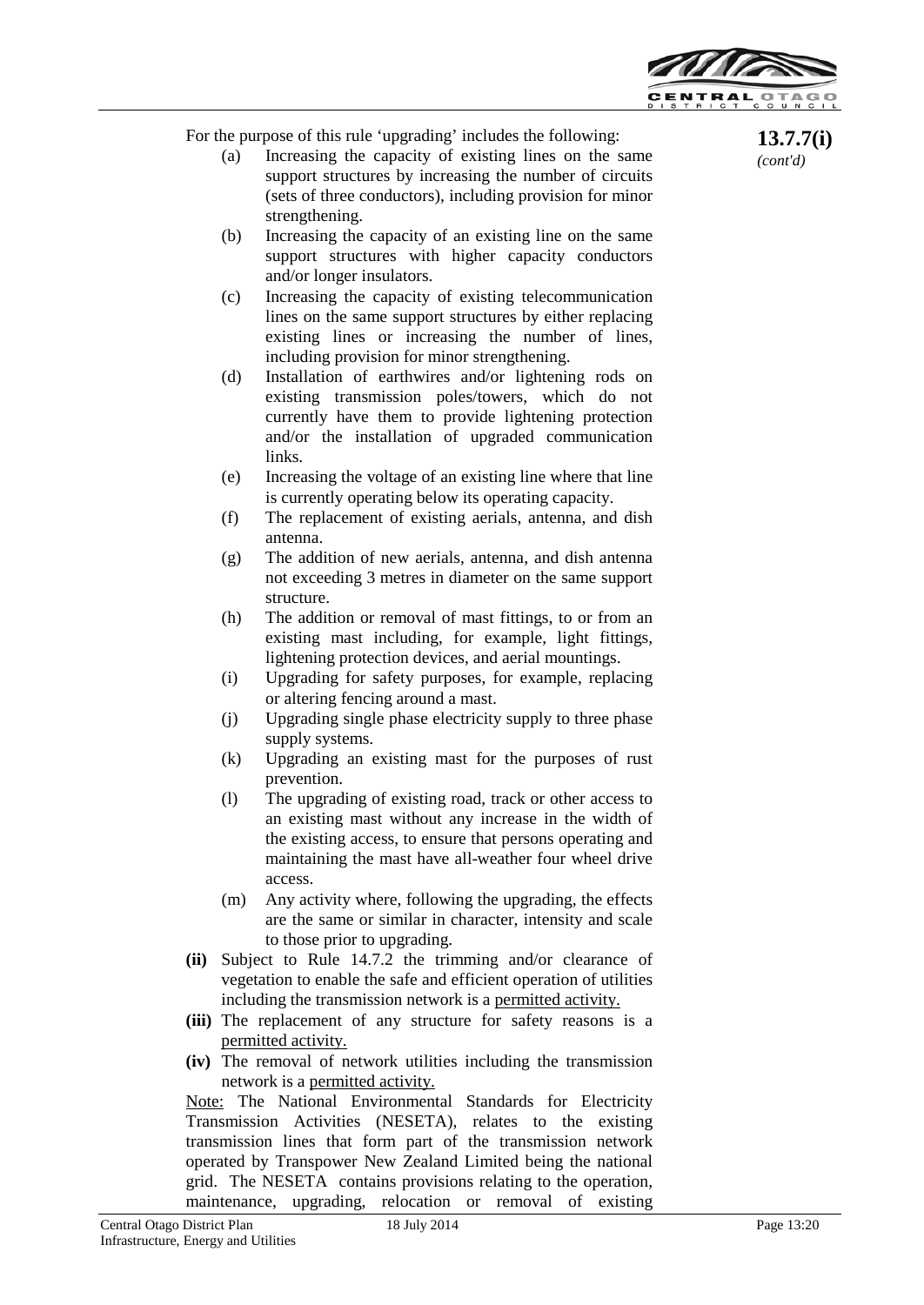

transmission lines. The NESETA may permit activities in addition to those authorised in terms of Rule 13.7.7(i).

## **13.7.8 HOUSEHOLD CONNECTIONS AND STREET LIGHTING**

## **(i) Household Connections**

Household connections to gas, water, drainage, sewer pipes, electricity and telecommunication services are permitted activities provided that:

- **(a)** The services are constructed to, and conform with, the standards specified in NZS 4404:1981 Code of Practice for Urban Land Subdivision.
- **(b)** They are provided underground in heritage precincts, outstanding natural landscapes, outstanding natural features and land in the Upper Manorburn/Lake Onslow Landscape Management Area or areas of significant indigenous vegetation, habitats of indigenous fauna and wetlands identified in Schedule 19.6.1 and on the planning maps, and in other circumstances where the service line is already underground (except as provided for in Rule 13.7.11(i) in respect of aerials, antenna and dish antenna).
- **(c)** The relevant standards of Rule 13.7.15 are complied with.

## **(ii) Street Lighting**

Poles and other support structures and connections to electricity supply for the purpose of street lighting are permitted activities provided that this does not apply to historic precincts (see Rule 13.7.16).

# **13.7.9 UNDERGROUND UTILITIES**

All underground or inground network utilities (except as provided for in Rule 13.7.2) including ancillary pump stations and water supply intakes are permitted activities provided that the relevant standards set out in Rule 13.7.15 are complied with.

# **13.7.10 ELECTRICITY RETICULATION**

**Note: This rule does not apply to activities provided for in Rule 13.7.7 (maintenance, upgrading).**

## **(i) Electricity Lines**

New overhead lines for the conveyance of electricity, and new support structures not exceeding 15 metres in height are;

- **(a)** Permitted activities in the Rural and Industrial Resource Areas, and
- **(b)** Discretionary (restricted) activities in all other Resource Areas of the District,

provided that this does not apply to overhead lines and support structures reticulating land within new subdivisions and,

- 1. Outstanding natural landscapes, outstanding natural features and land in the Upper Manorburn/Lake Onslow Landscape Management Area as identified on the planning maps, and
- 2. Areas of significant indigenous vegetation, habitats of indigenous fauna and wetlands identified in Schedule 19.6.1 and the planning maps, and
- 3. Heritage precincts as identified on the planning maps, and

*Cross Reference Policy 13.4.3*

*Cross Reference Policy 13.4.3*

*Cross Reference: Policy 13.4.4*

Note: These activities are discretionary activities in heritage precincts etc. See Rule 13.7.16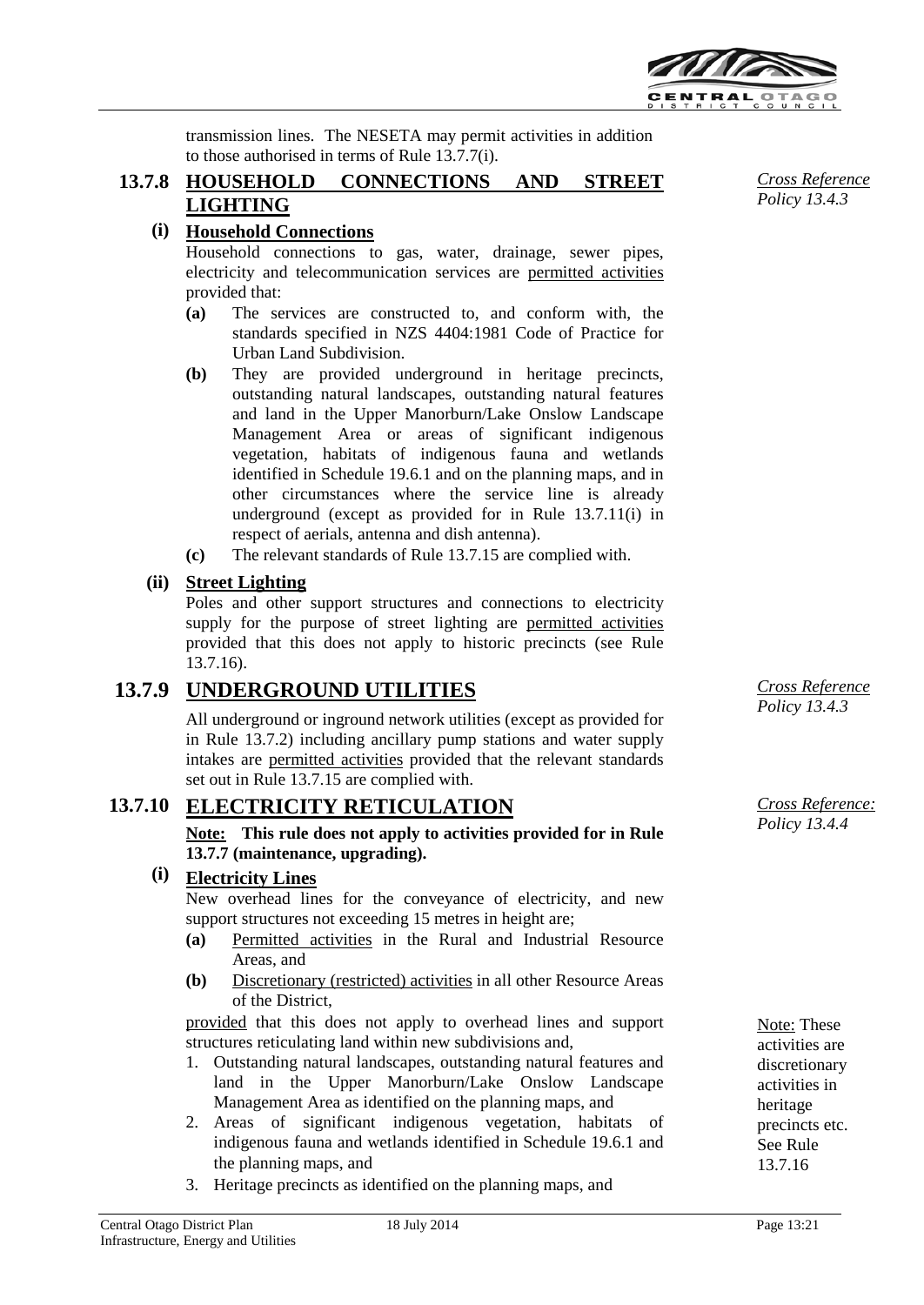

- 4. High voltage transmission lines designed to operate at or over 110kv that are to be located within 32 metres of a building or structure (excluding fences) occupied by people or animals. The 32 metre distance shall be calculated horizontally each side of the outside line of the proposed high voltage transmission line, and
- 5. Those serving residential activity on sites within the Rural Resource Area

and that all possum guards are of non-reflective colours and/or material.

With respect to Rule 13.7.10(i)(b) Council shall restrict the exercise of its discretion to the visual impact of the new lines and/or new support structures and methods to avoid, remedy or mitigate adverse effects having regard to the operational efficiency of the network concerned.

Any application made under this rule will generally not be notified or require the written approval of affected persons.

#### **(ii) Support Structures Exceeding 15 Metres in Height**

New pylons, poles and other support structures exceeding 15 metres in height together with associated lines, ancillary structures and telecommunication facilities for the purpose of transmitting electricity are discretionary activities.

# **13.7.11 TELECOMMUNICATION AND RADIOCOMMUNICATION STRUCTURES**

#### **Note: This rule does not apply to activities to which Rule 13.7.5 or Rule 13.7.7 apply.**

- **(i)** Aerials, antenna and dish antenna used for telecommunication and radiocommunication purposes are permitted activities provided that:
	- (a) Dish antenna do not exceed 1.2 metres in diameter in the Residential and Rural Settlement Resource Areas and 3 metres diameter in all other Resource Areas.
	- (b) This rule does not apply in areas identified as
		- 1. Heritage precincts identified on the planning maps, except with respect to aerials, antenna and dish antenna used for domestic purposes and emergency service activities only.
		- 2. Outstanding natural landscapes, outstanding natural features and land in the Upper Manorburn/Lake Onslow Landscape Management Area identified on the planning maps,
		- 3. Areas of significant indigenous vegetation, habitats of indigenous fauna and wetlands identified in Schedule 19.6.1 and on the planning maps.
- **(ii)** Telecommunication cabinets and telephone booths not exceeding 15m<sup>2</sup> in area are permitted activities, except in areas identified as heritage precincts as identified on the planning maps, in which case such activities shall be discretionary activities.

**13.7.10(i)** *(cont'd)*

*Cross Reference Policy 13.4.4*

Note: definition of 'telecommunication' includes "radiocommunication and broadcasting."

Note: These activities are discretionary activities in heritage precincts etc. See Rule 13.7.16.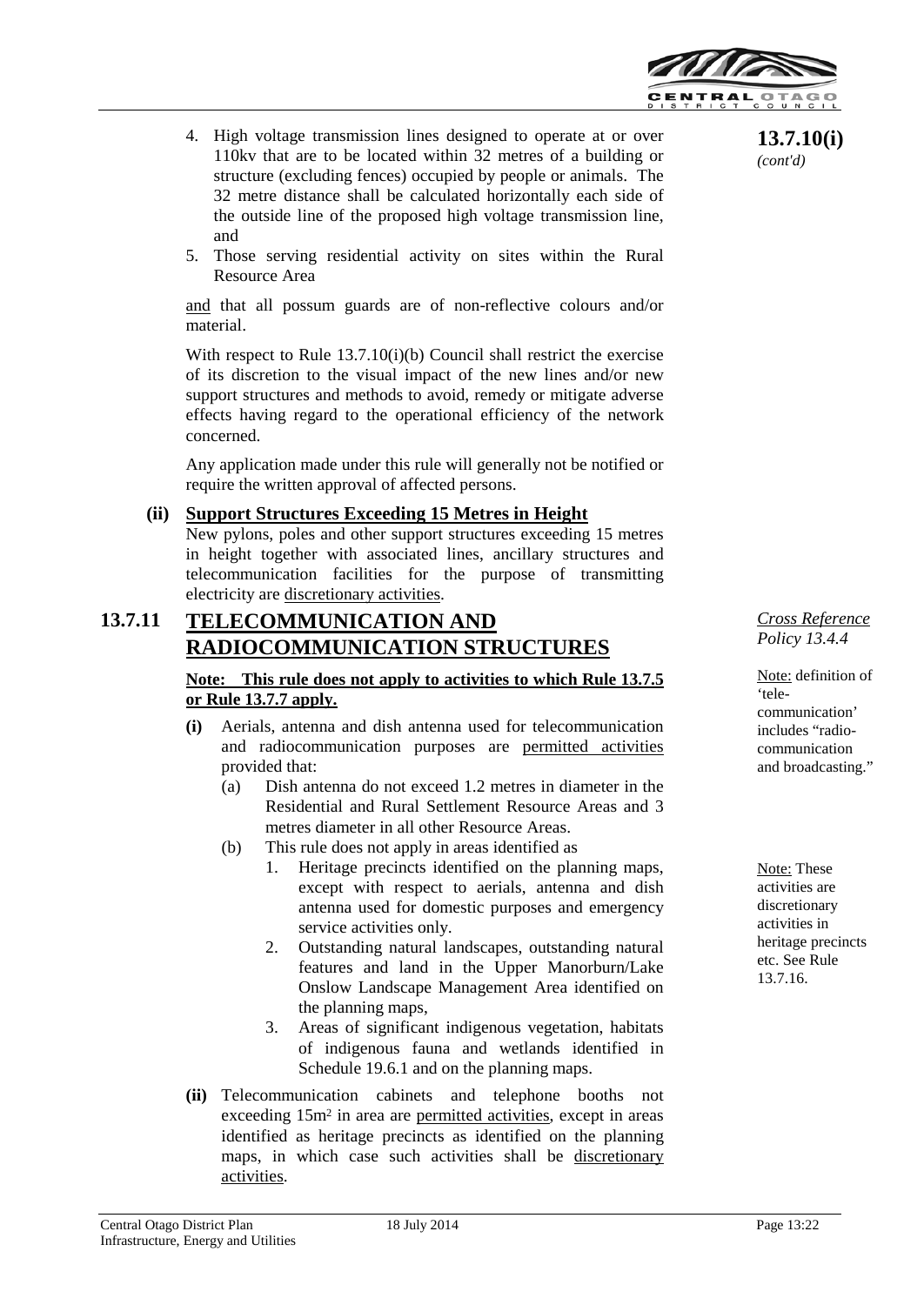

- **(iii)** Telecommunication and radiocommunication structures (above ground) not exceeding 20 metres in height are:
	- (a) Permitted activities in the Rural Resource Area and the Industrial Resource Area (except for lattice towers), and
	- (b) Discretionary (restricted) activities in all other areas of the District (except for lattice towers).

provided that this does not apply to areas identified as

- 1. Outstanding natural landscapes, outstanding natural features and land in the Upper Manorburn/Lake Onslow Landscape Management Area identified on the planning maps,
- 2. Areas of significant indigenous vegetation, habitats of significant indigenous fauna and wetlands identified in Schedule 19.6.1 and on the planning maps,
- 3. Heritage precincts.

and the relevant standards of Rule 13.7.15 are complied with.

With respect to Rule 13.7.11(iii)(b), Council shall restrict the exercise of its discretion to the visual impact of those structures and methods to avoid, remedy or mitigate adverse effects having regard to the operational efficiency of the network concerned.

For the purposes of this rule aerials, antenna with an area of 1m<sup>2</sup> or less, lightning rods, and dish antenna with a diameter of no more than 1.2 metres are excluded from the height calculation.

For the purposes of this rule lattice towers are self supporting structures of cross beams or bars with spaces between, with the diameter at the base of the structure wider than the diameter at the top of the structure, as opposed to masts where the diameter at the base of the structure is approximately the same as the diameter at the top of the structure (whether or not the masts are held up by wires).

**(iv)** Telecommunication and radiocommunication structures that exceed 20 metres in height (above ground) and lattice towers are discretionary activities.

# **13.7.12 METEOROLOGICAL ACTIVITIES**

Meteorological activities are permitted activities provided that:

- **(a)** This does not apply to areas identified as
	- 1. Outstanding natural landscapes, outstanding natural features and land in the Upper Manorburn/Lake Onslow Landscape Management Area identified on the planning maps.
	- 2. Areas of significant indigenous vegetation, habitats of indigenous fauna and wetlands identified in Schedule 19.6.1 and on the planning maps.
	- 3. Heritage precincts identified on the planning maps or the site of any heritage item listed in Schedule 19.4.

**13.7.11** *(cont'd)*

Note: These activities are discretionary activities in heritage precincts etc. See Rule 13.7.16.

*Cross Reference Policy 13.4.3*

Note These activities are discretionary activities in heritage precincts etc. See Rule 13.7.16.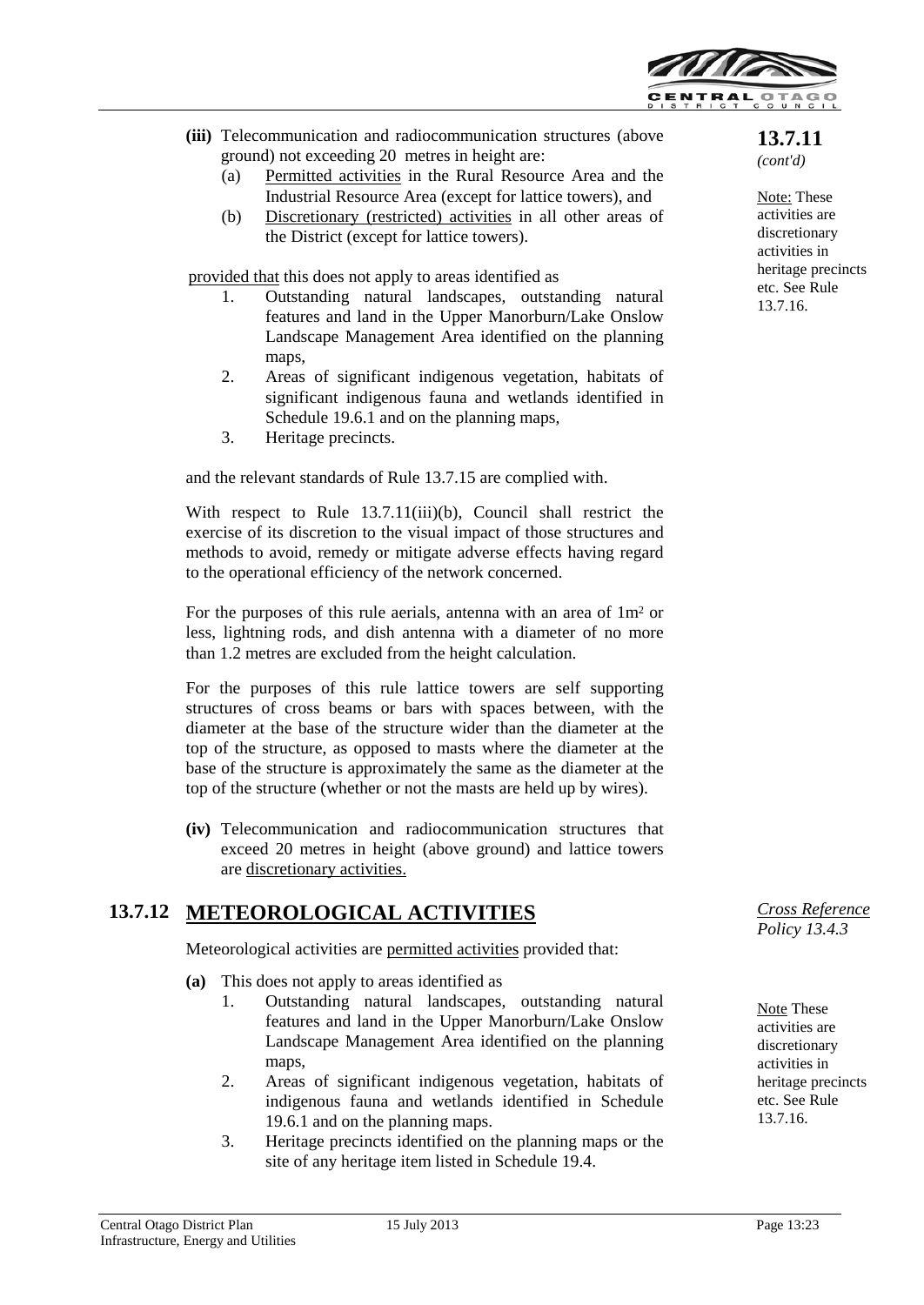

- **(b)** The maximum height of all structures including masts shall not exceed 7 metres in Residential, Business and Rural Settlements Resource Areas and 20 metres elsewhere.
- **(c)** No building or structure shall be sited closer than 3 metres to the boundary of a site used for a residential activity.
- **(d)** Maximum site area shall not exceed 500m2.
- **(e)** Maximum floor area of any structure shall not exceed 50m2.
- **(f)** All relevant standards set out in Rule 13.7.15 are complied with.

## **13.7.13 SAFETY WORKS**

Navigational aids, beacons, and other structures whose sole or primary purpose is to provide for public safety are permitted activities provided that:

- **(a)** This does not apply to areas identified as outstanding natural landscapes, outstanding natural features and land in the Upper Manorburn/Lake Onslow Landscape Management Area, and areas of significant indigenous vegetation, habitats of significant indigenous vegetation and wetlands identified in Schedule 19.6.1 and on the planning maps or to any heritage precinct identified on the planning maps or the site of any heritage item listed in Schedule 19.4.
- **(b)** The relevant standards of Rule 13.7.15 are complied with.

# **13.7.14 SUBSTATIONS**

- **(i)** Distribution substations up to 36kV are permitted activities provided that:
	- (a) This does not apply to areas identified as heritage precincts identified on the planning maps or the site of any heritage item listed in Schedule 19.4, outstanding natural landscapes, outstanding natural features and land in the Upper Manorburn/Lake Onslow Landscape Management Area, and areas of significant indigenous vegetation, habitats of significant indigenous vegetation and wetlands identified in Schedule 19.6.1 and on the planning maps.
	- (b) The relevant standards set out in Rule 13.7.15 are complied with.
- **(ii)** Substations not provided for in (i) above are discretionary activities provided that in the Industrial Resource Area substations of any size are permitted activities except where the substation adjoins or faces across a road a Residential, Business or Rural Settlement Resource Area in which case substations are discretionary activities.

# **13.7.15 STANDARDS FOR UTILITIES**

The following standards shall apply to all utilities except those provided for by Rule 13.7.5.

**13.7.12** *(cont'd)*

*Cross Reference Policy 13.4.3*

Note These activities are discretionary activities in heritage precincts etc. See Rule 13.7.16

*Cross Reference Policy 13.4.3*

*Cross Reference Policy 13.4.4*

*Cross Reference Policies 13.4.3, 13.4.4*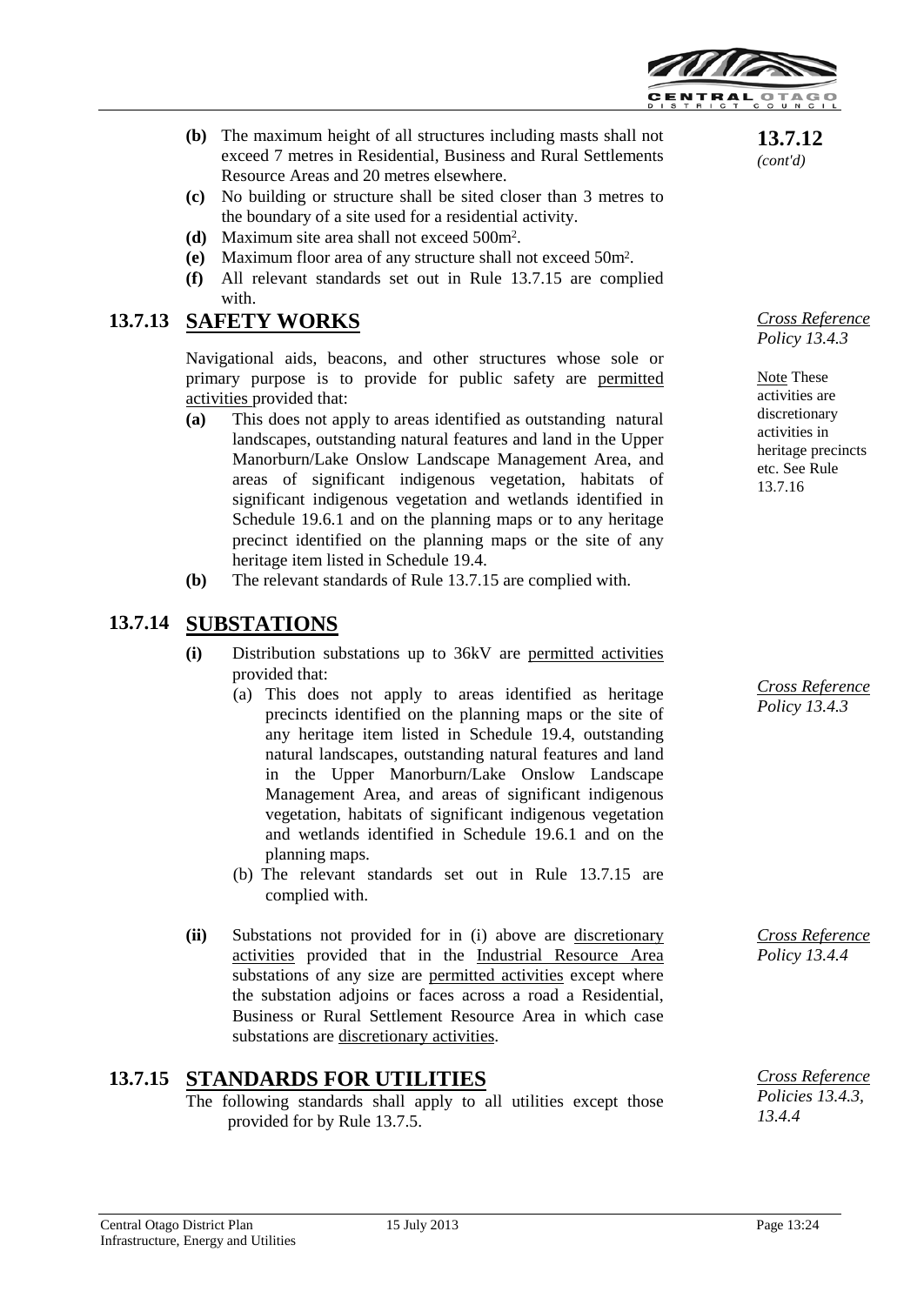

## **(a) Ground Disturbance**

**(i)** Where the construction, maintenance, relocation or removal of a utility involves disturbance to the ground, at the completion of the work the ground shall be reinstated to a condition of a similar or improved standard to that which existed prior to commencement of the work. Reinstatement shall ensure any slumped areas are restored to the ground level that existed before the ground was disturbed.

Note: see also Rule 14.7.4 Archaeological Sites and Waahi Tapu (Sacred Sites).

**(ii)** Where removal is proposed in accordance with Rule 13.7.7(iv), all storage areas for goods, materials, plant machinery or equipment, and solid waste associated with the utility shall be stacked in a tidy manner and all waste material shall be disposed of off the site.

#### **(b) Parking**

Parking shall be provided on the following basis:

- 1 Where sites are unstaffed no parking shall be required.
- 2 Where sites are staffed, parking, (in accordance with the standards set out in Rule 12.7.2 (page 12:16), shall be provided on the basis of one space per person normally working at the site.

#### **Radio Frequency Radiation**

**(c)** All facilities and utilities shall comply with the relevant provisions of New Zealand Standard NZS 2772.1 (1999) (Radio Frequency Fields) Part 1 : Maximum Exposure Levels 3kHz – 30 GHz as measured in accordance with the applicable Interim Australia New Zealand Standard principles and methods of measurement at points where the public has access and NZS 6609 : Part 2 : 1990 (Radio Frequency radiation Part II : Principles and Methods of Measurement 100kHz – 300 GHz).

#### **(d) Stormwater Control**

All drainage from substation sites, (other than roof water) shall be directed through a staged interceptor or other system designed to remove as far as practicable petroleum products, dirt and grit from the stormwater.

## **(e) Noise**

Rule 12.7.4 and the standards of the relevant Resource Areas shall apply to noise.

#### **(f) As Built Plans**

Four copies of "As Built" plans of all infrastructure in the urban area are to be supplied to Council.

#### **(g) General Standards**

No building shall be constructed, and/or left unfinished and/or clad in any protective material or cover which could reflect sufficient light to detract from the amenities of the neighbourhood, cause significant discomfort to residents in the locality or detract from traffic safety. Rule 12.7.6 Lightspill (page 12:23) and Rules 14.7.1 to 14.7.4 Heritage shall apply.

**13.7.15(a)** *(cont'd)*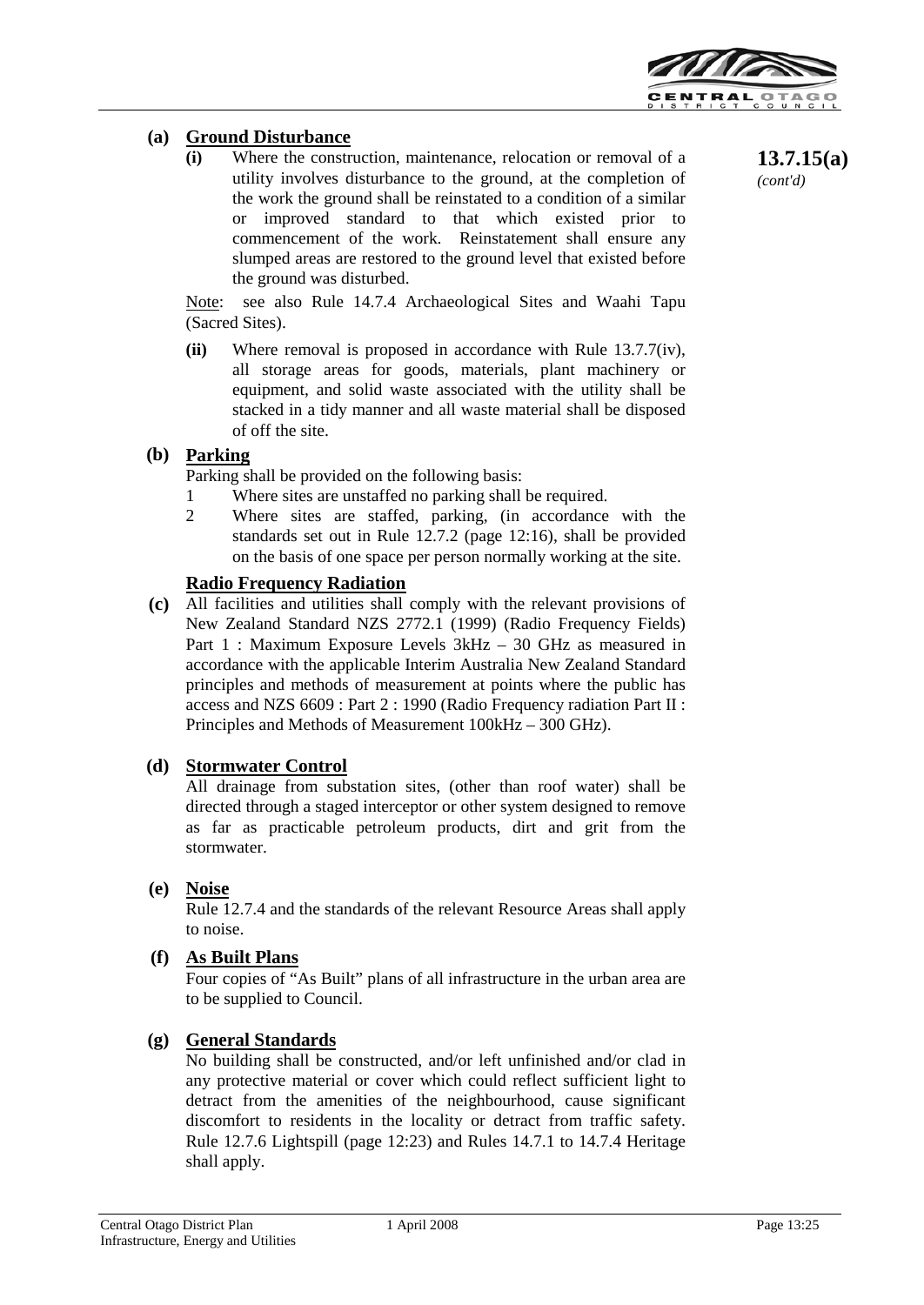

## **(h) Construction Standards**

Public and private drains, pumping stations and all connections thereto shall be constructed in accordance with the standards specified in New Zealand Standard NZS 4404:1981 Code of Practice for Urban Land Subdivision unless determined otherwise as part of a subdivision consent process.

## **(i) Separation Distances**

Oxidation ponds or sewerage treatment facilities with the capacity of serving the equivalent of 100 or more people shall locate no closer than 150m from any residential building or 300m from any urban area.

#### *Reason*

*These standards will enable any adverse effects of activities to be avoided, remedied or mitigated.*

# **13.7.16 BREACH OF STANDARDS AND RULES AND UTILITIES NOT REFERRED TO**

Unless otherwise stated, any activity that fails to comply with the standards set out in Rule 13.7.15, and any utility activity not specifically referred to in Section 13 of this Plan shall be a discretionary activity.

#### *Reason*

*Utilities can have significant environmental effects and can have implications for public safety. This rule will ensure that utilities not provided for and those activities that do not comply with the relevant standards are assessed through the resource consent procedure.*

## **13.7.17 SUBDIVISION**

In accordance with the following rules, subdivision for network and public utilities is a controlled activity;

- Rule  $4.7.2(ii)(b)$  page  $4:40$
- Rule  $7.3.2(i)$  page  $7:9$
- Rule  $8.3.2(ii)$  page  $8:6$
- Rule  $9.3.2(i)$  page  $9:5$
- Rule 10.3.2(i) page 10:4

*Reason Subdivision is provided for within the various Resource Areas.* **13.7.15** *(cont'd)*